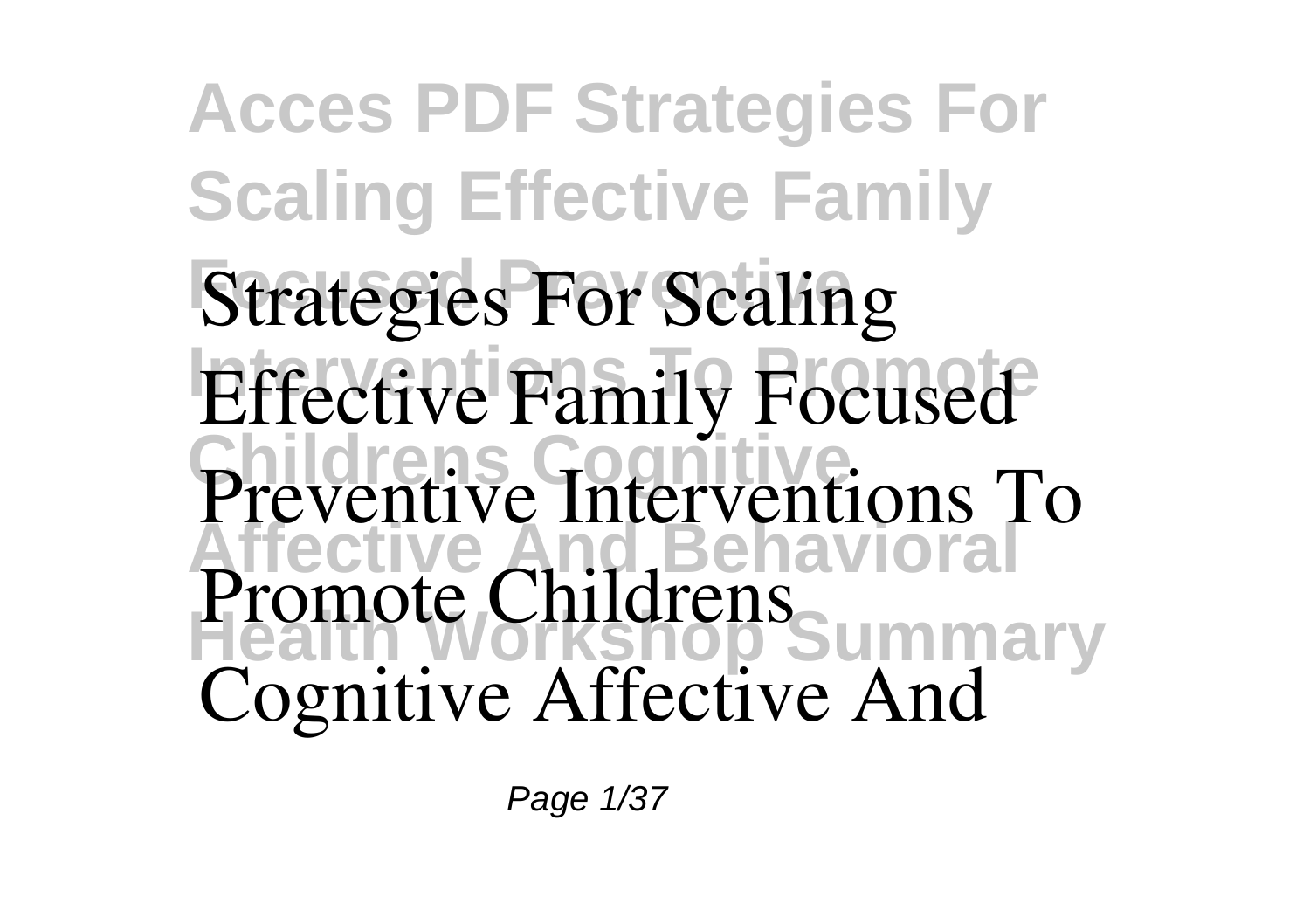## **Acces PDF Strategies For Scaling Effective Family Behavioral Health** *Morkshop Summary* mote Yeah, reviewing a books strategies for **scaling effective family focused** childrens cognitive affective and **mary preventive interventions to promote**

Page 2/37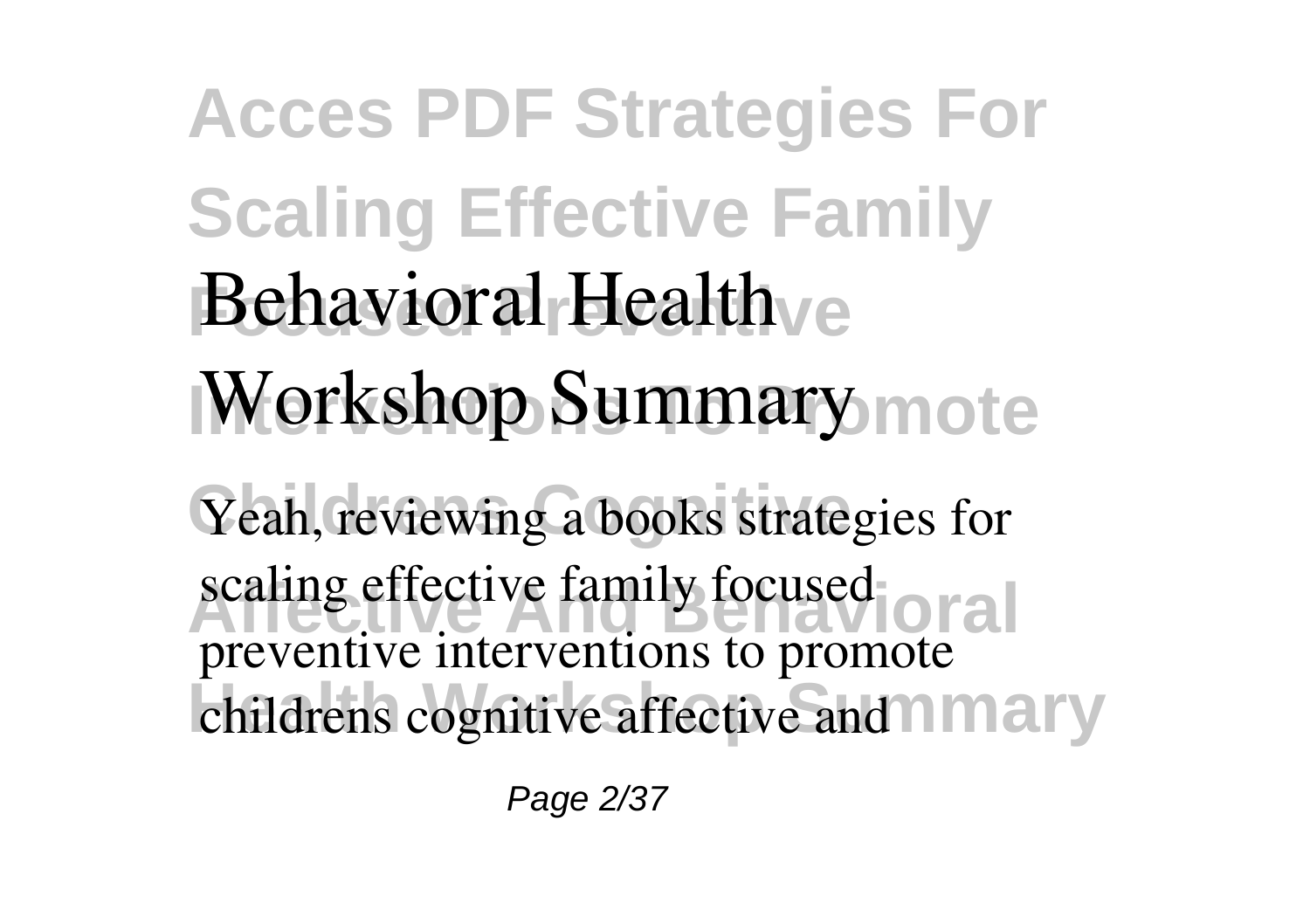**Acces PDF Strategies For Scaling Effective Family Focused Preventive behavioral health workshop summary Intervention could mount up your close contacts Childrens Cognitive** for you to be successful. As understood, completion does not recommend that you have fantastic points.hop Summary listings. This is just one of the solutions

Comprehending as well as bargain even Page 3/37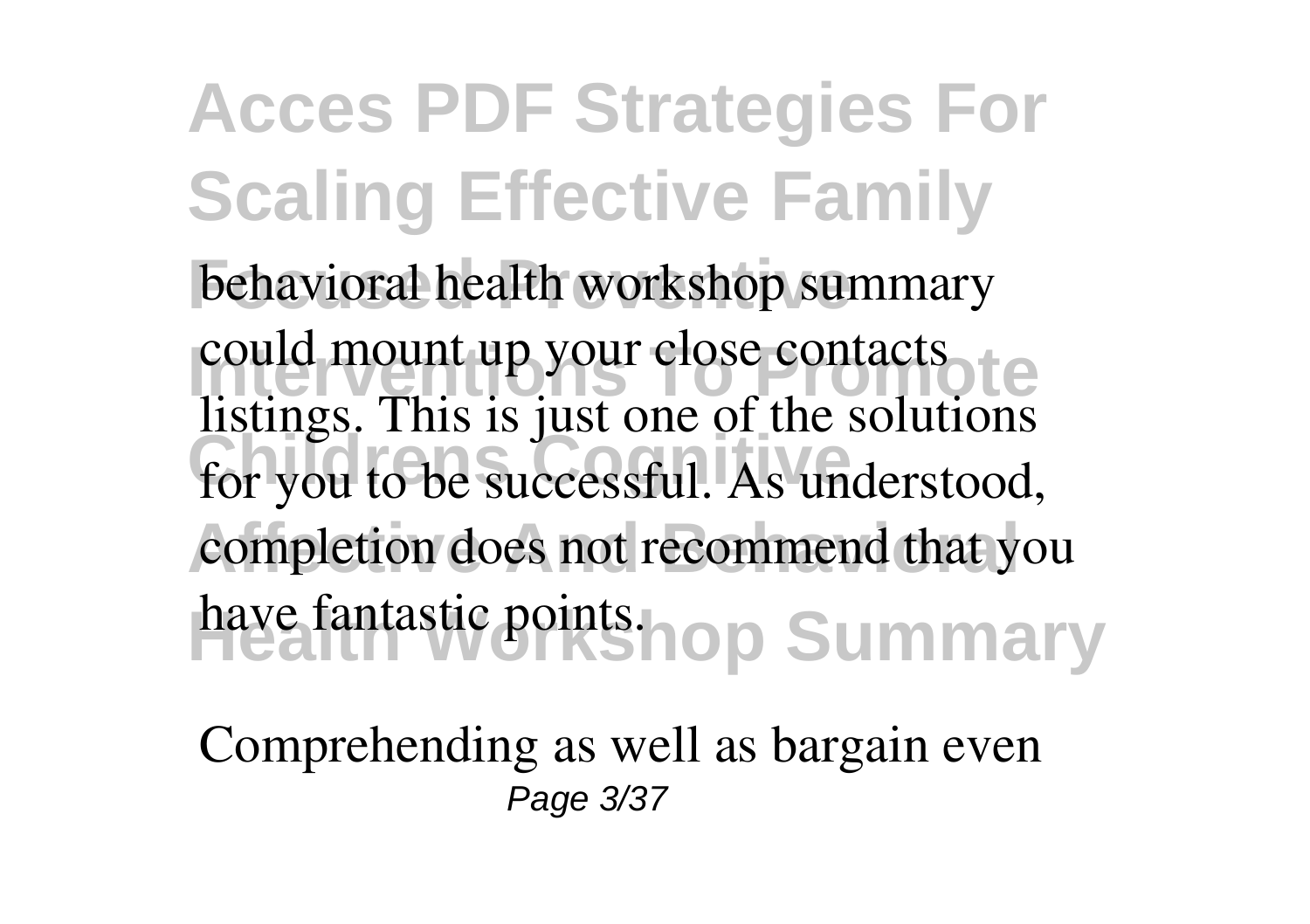**Acces PDF Strategies For Scaling Effective Family** more than further will manage to pay for **Interventions Separate Separate Separate Separate Separate Separate Separate Separate Separate Separate Separate Separate Separate Separate Separate Separate Separate Separate Separate Separate Separate Separate Separate** for scaling effective family focused preventive interventions to promote all childrens cognitive affective and<br>
<u>La City and La City and La City and</u> competently as keenness of this strategies behavioral health workshop summary can be taken as capably as picked to act. Page 4/37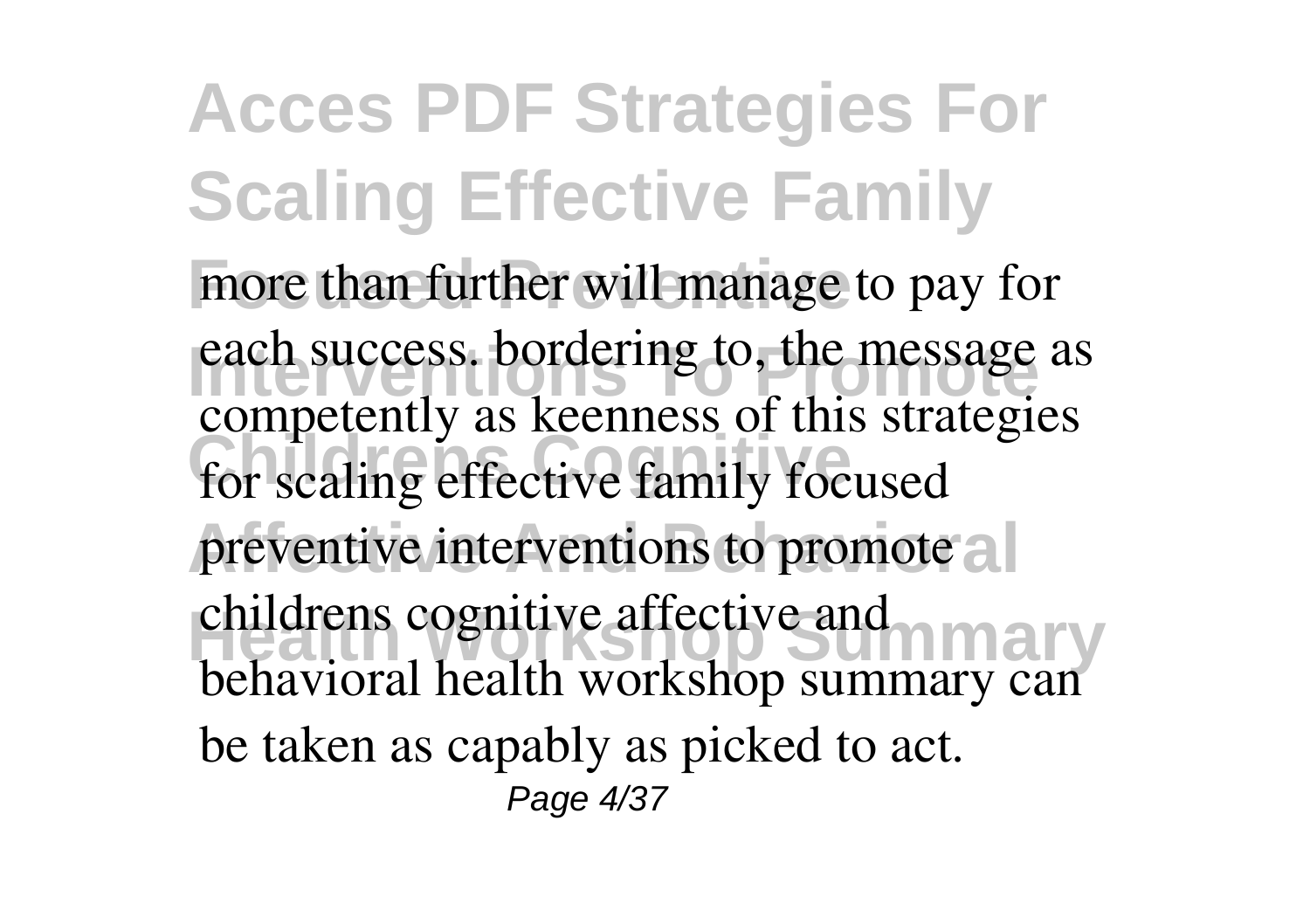## **Acces PDF Strategies For Scaling Effective Family Focused Preventive**

**The UGLY Truth About Gaslighting, Diammashing assessment** Co  $\overline{\text{D}}$ Data Mind-Co

Dysfunctional Family Story Grit: the

power of passion and perseverance | a |

Angela Lee Duckworth Making Marriage Work | Dr. John Gottman Wh

Dialectical behavior therapy for Page 5/37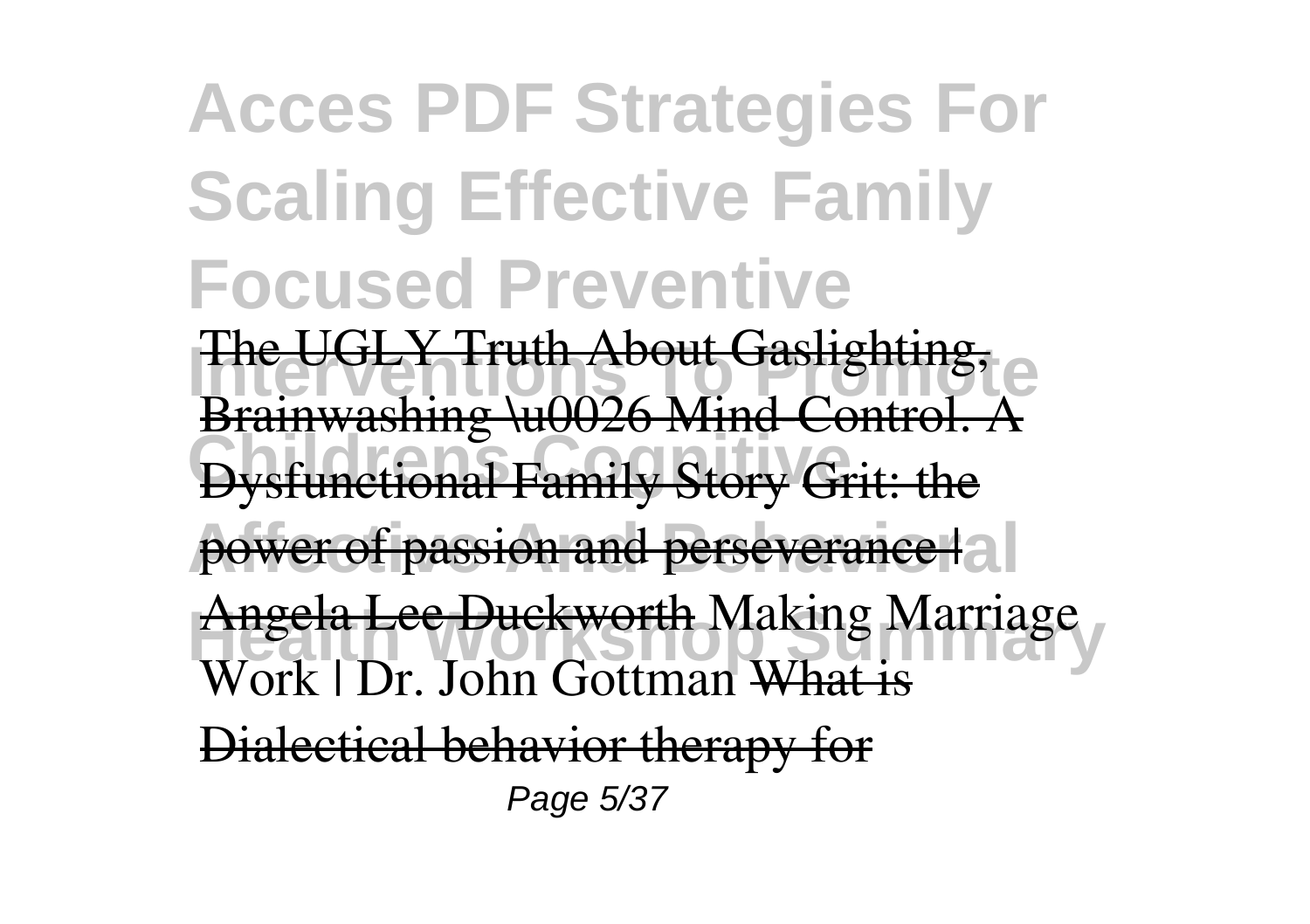**Acces PDF Strategies For Scaling Effective Family Focused Preventive** adolescents (DBT)? *The BRRRR Strategy* **IEXPOSED:** The Truth... *\"Learn to* **Childrens Cognitive** *BUSINESS!\" | Bill Gates (@BillGates) |* **Affective And Behavioral** *#Entspresso Marty Lobdell - Study Less* **Health Workshop Summary** *Study Smart* **How to learn any language in** *DELEGATE and SCALE Your* **six months | Chris Lonsdale | TEDxLingnanUniversity Blitzscaling 01:** Page 6/37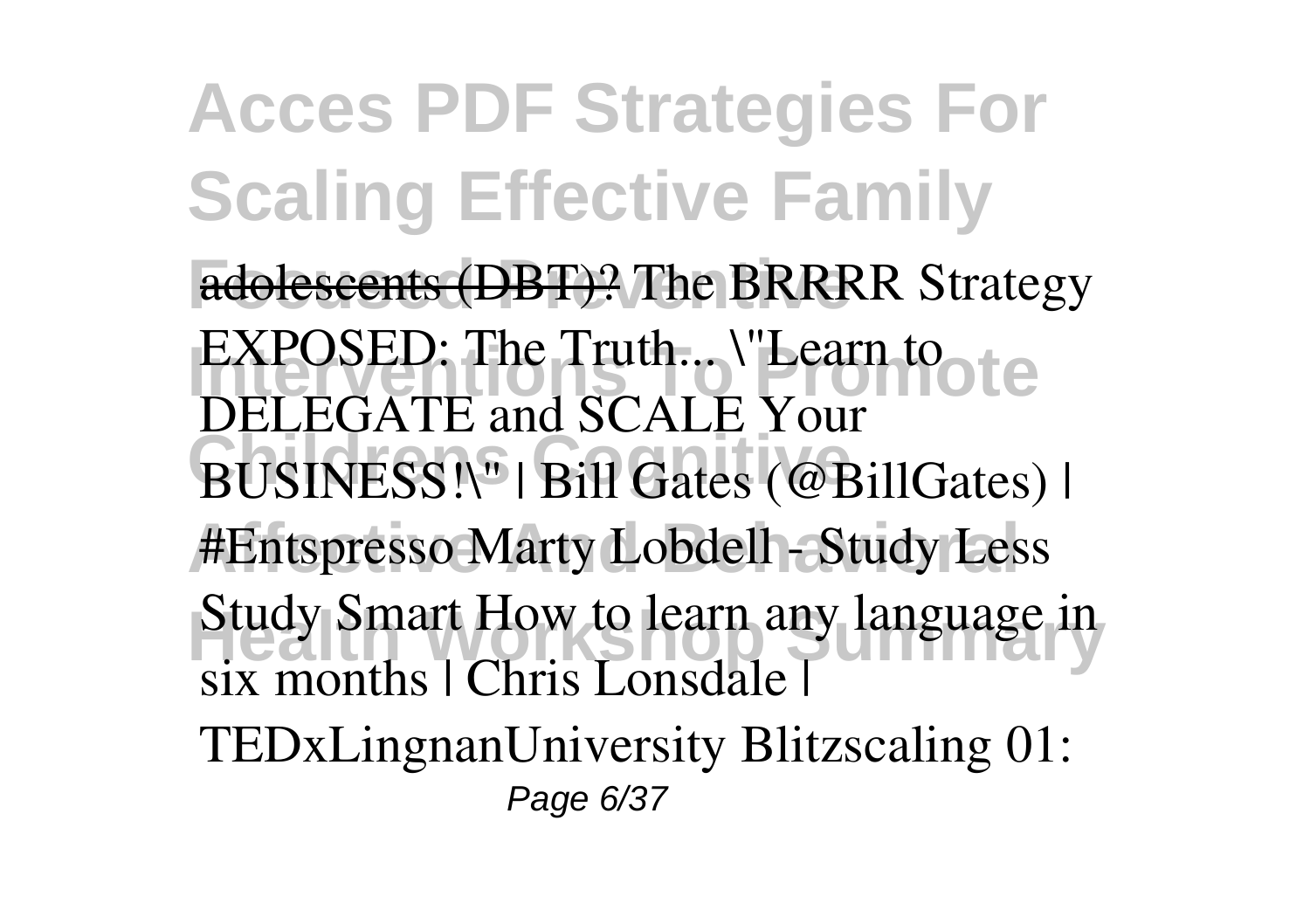**Acces PDF Strategies For Scaling Effective Family Overview of the Five Stages of Intervention Blitzscaling Environmental Rating Scale Childrens Cognitive** to Effectively Scale Your Business // Verne Harnish how i grew 75,000 r al **Health Workshop Supply Supply Supply Supply Supply Supply Supply Supply Supply Supply Supply Supply Supply** *Overview | arbetterbeginnings.com* How subscribers in under a month | tips on how to grow your youtube channel Learn How To Resolve Conflict \u0026 Restore

Page 7/37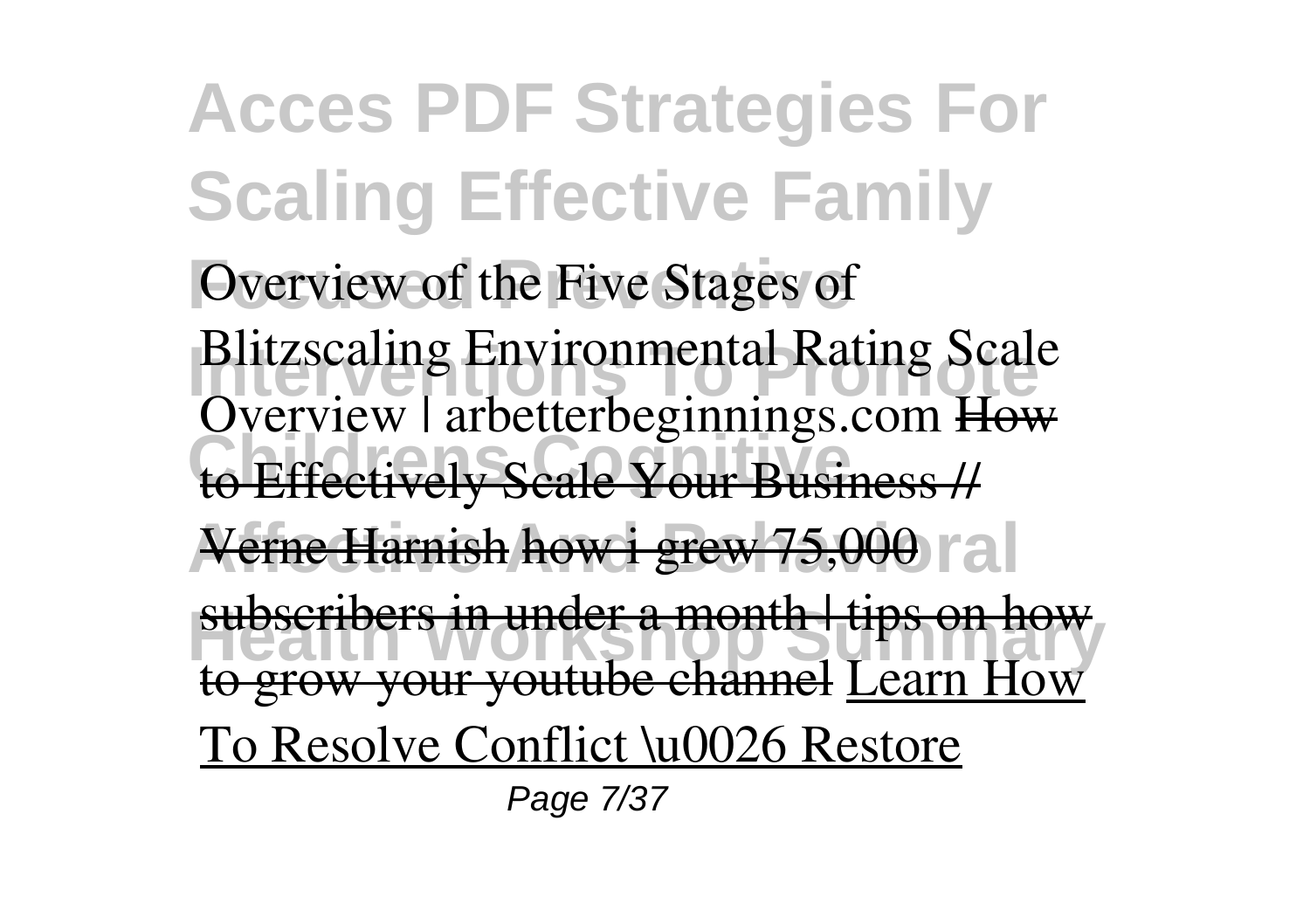**Acces PDF Strategies For Scaling Effective Family** Relationships with Rick Warren 97% of **Interventions Really Do Agree Childrens Cognitive** 2020 With JUST A Phone?How To **Improve Your LISTENING SKILLS | Health Workshop Skills How to Start a** Can You Start a YouTube Channel in *Successful Youtube Channel in 2020 (Get Your FIRST 1,000 Subscribers FAST!)* Page 8/37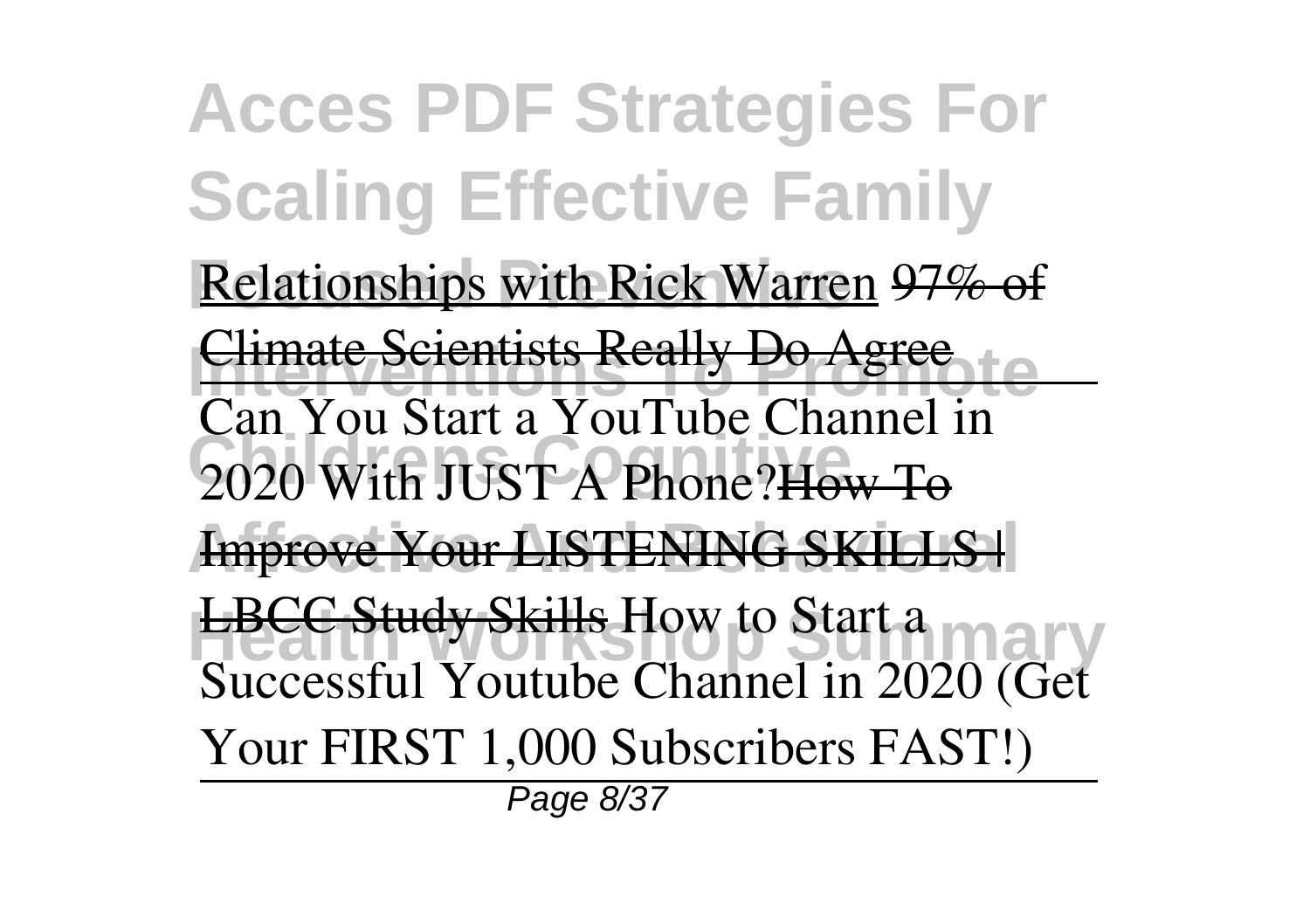**Acces PDF Strategies For Scaling Effective Family** Learn How To Be Led By God's Spirit with Rick WarrenYouTube 101 // 10 **Childrens Cognitive** *starting a channel* 5 tips to improve your writing Lets talk about Grant Cardone and why I don<sup>[1</sup> buy 16+ unit properties How *brutally honest tips to growing \u0026* **To Read a Book a Week | Jim Kwik** *Providing Value CRUSHES Any* Page 9/37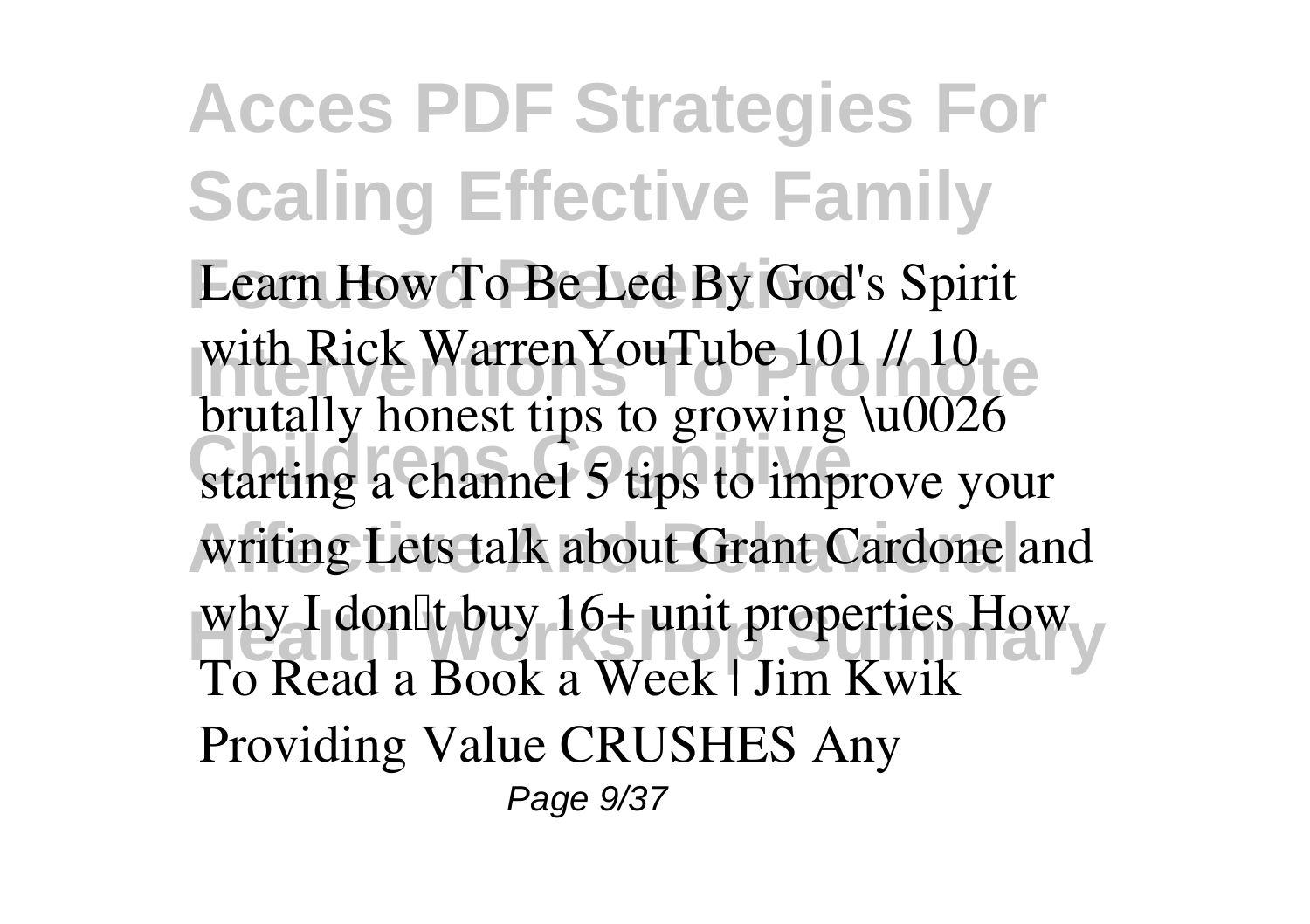**Acces PDF Strategies For Scaling Effective Family**

**Marketing STRATEGY You Have | Inside IDS** Lessons from a startup that scaled up | Kurtis McBride | TEDxUW

November Q\u0026APassive Income: How I Make \$7,200 A Month (5 Ways)

Strategies for Scaling Up Education Innovations *Strategies For Scaling*

*Effective Family*

Page 10/37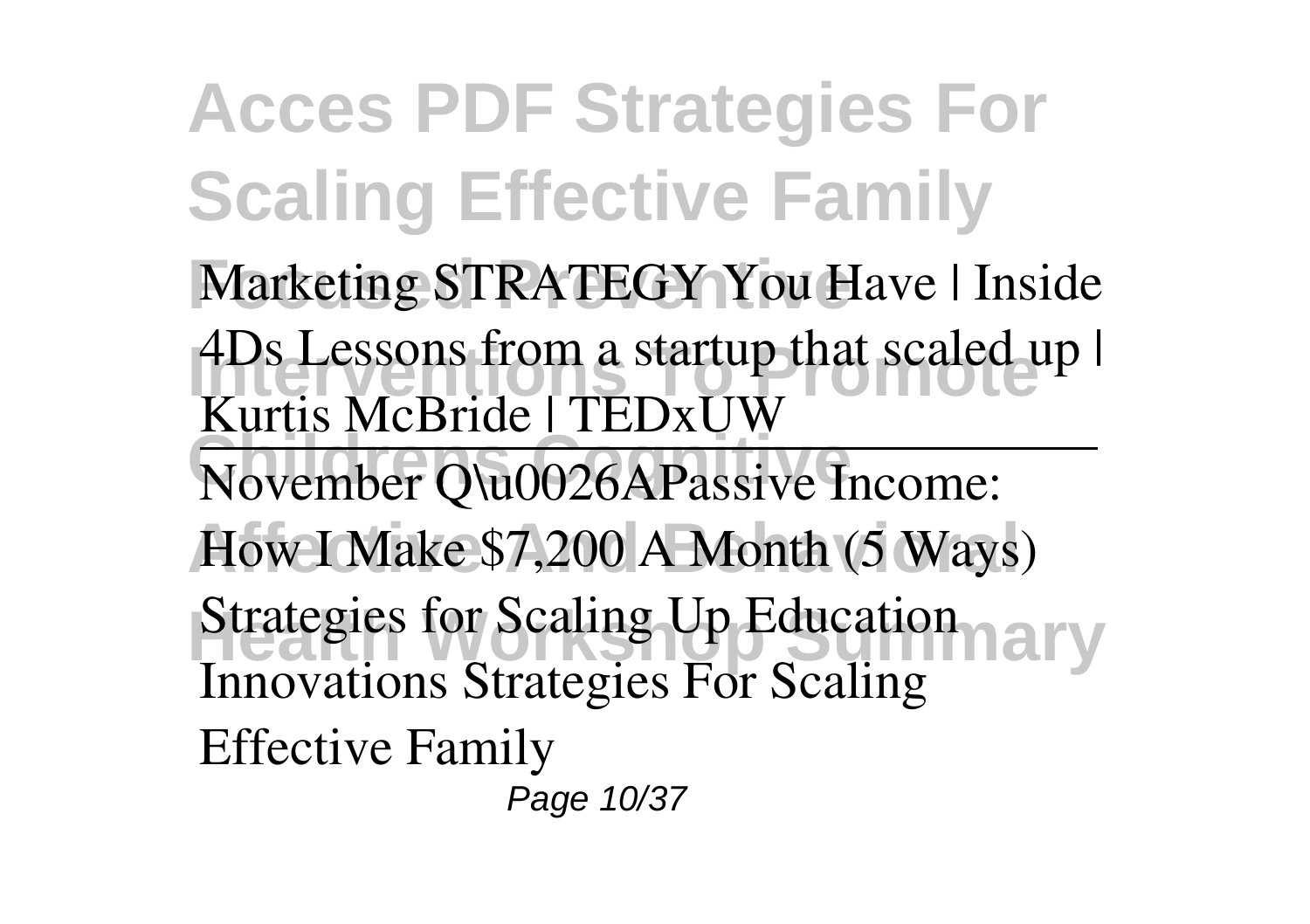**Acces PDF Strategies For Scaling Effective Family Strategies for Scaling Effective Family-Interventions to**<br> **Promote** Children's Constitution of the Proposition of the Proposition of the Proposition of the Proposition of the Proposition of the Proposition of the Proposition of the Proposition of the Propositi **Childrens Cognitive** and Behavioral Health: Workshop Summary. Show details Forum on rall **Promoting Children's Cognitive, and Property Commonly** Promote Children's Cognitive, Affective, Affective, and Behavioral Health; Board on Children, Youth, and Families; Institute Page 11/37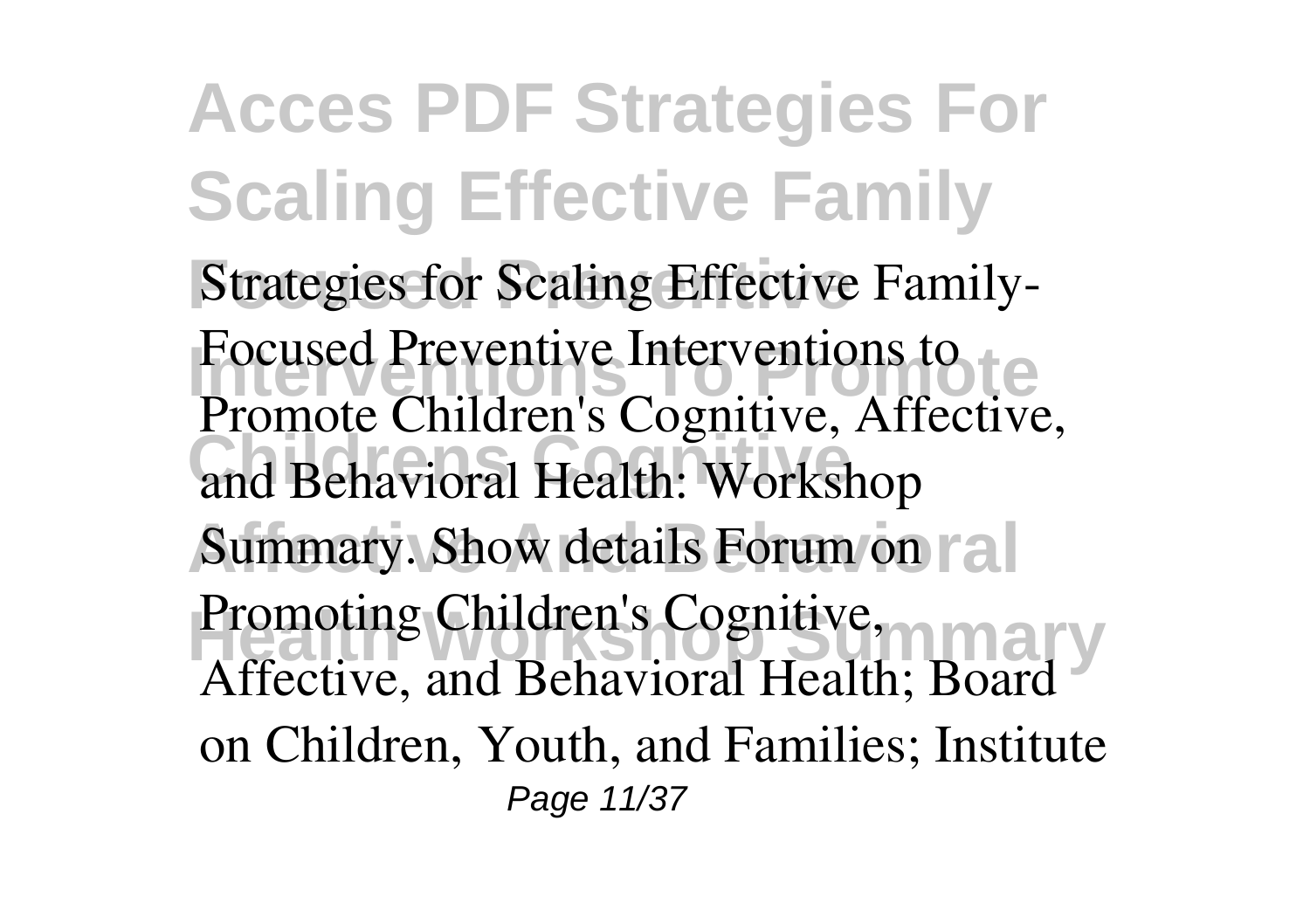**Acces PDF Strategies For Scaling Effective Family** of Medicine; National Research Council. **Interventions To Promote Effective Family ... Continue** Workshop participants described strategies to facilitate the scale-up of effective *Introduction - Strategies for Scaling* family-focused preventive programs. Generating demand. Several participants Page 12/37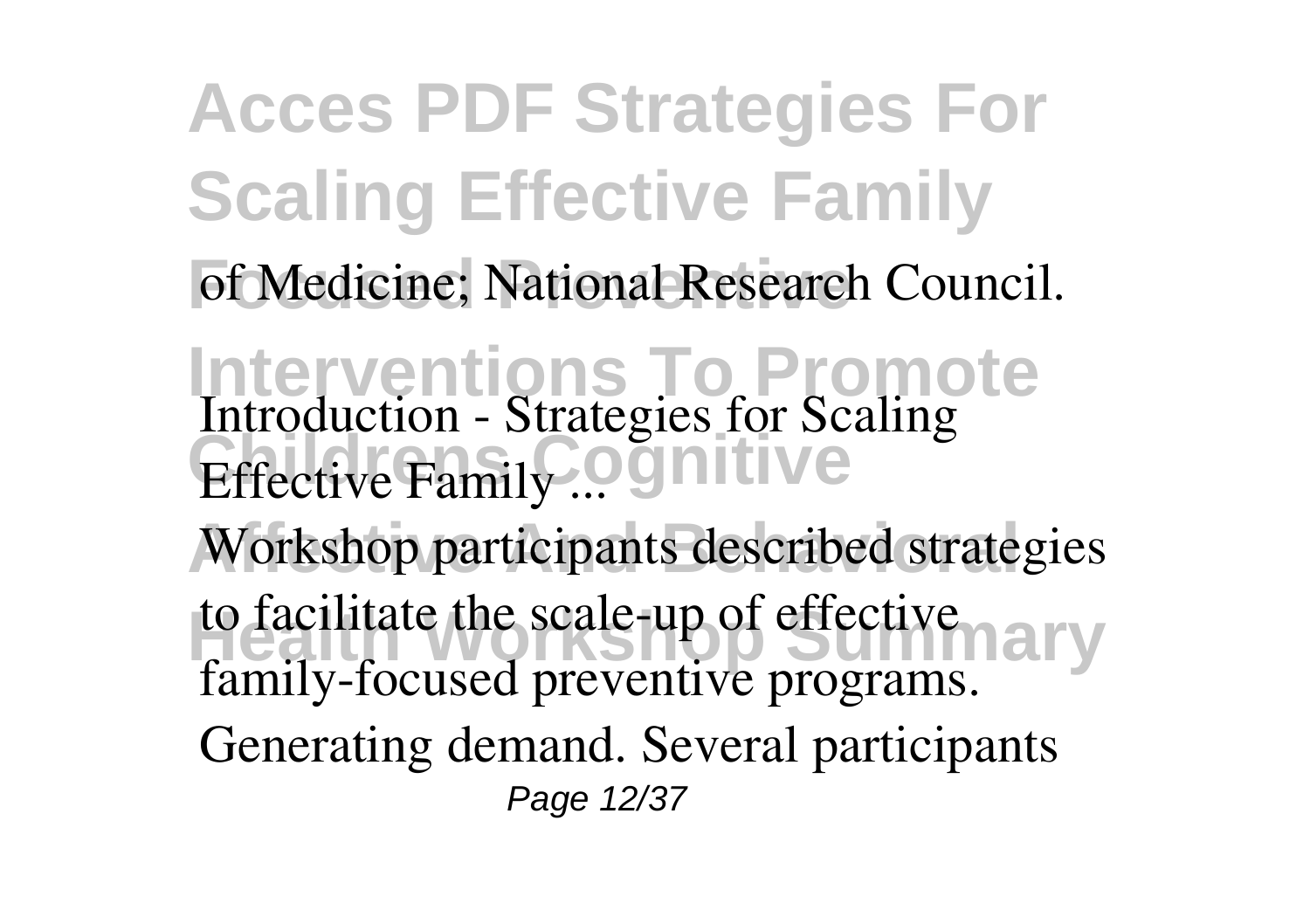**Acces PDF Strategies For Scaling Effective Family** noted programs tend to be more successful **If there is consumer support for them.** them; and if the right program is matched to the right organization.e havioral if there is consumer support for them; local, agency, and political champions of

**Health Workshop Summary** *Strategies for Scaling Tested and Effective Family-Focused ...*

Page 13/37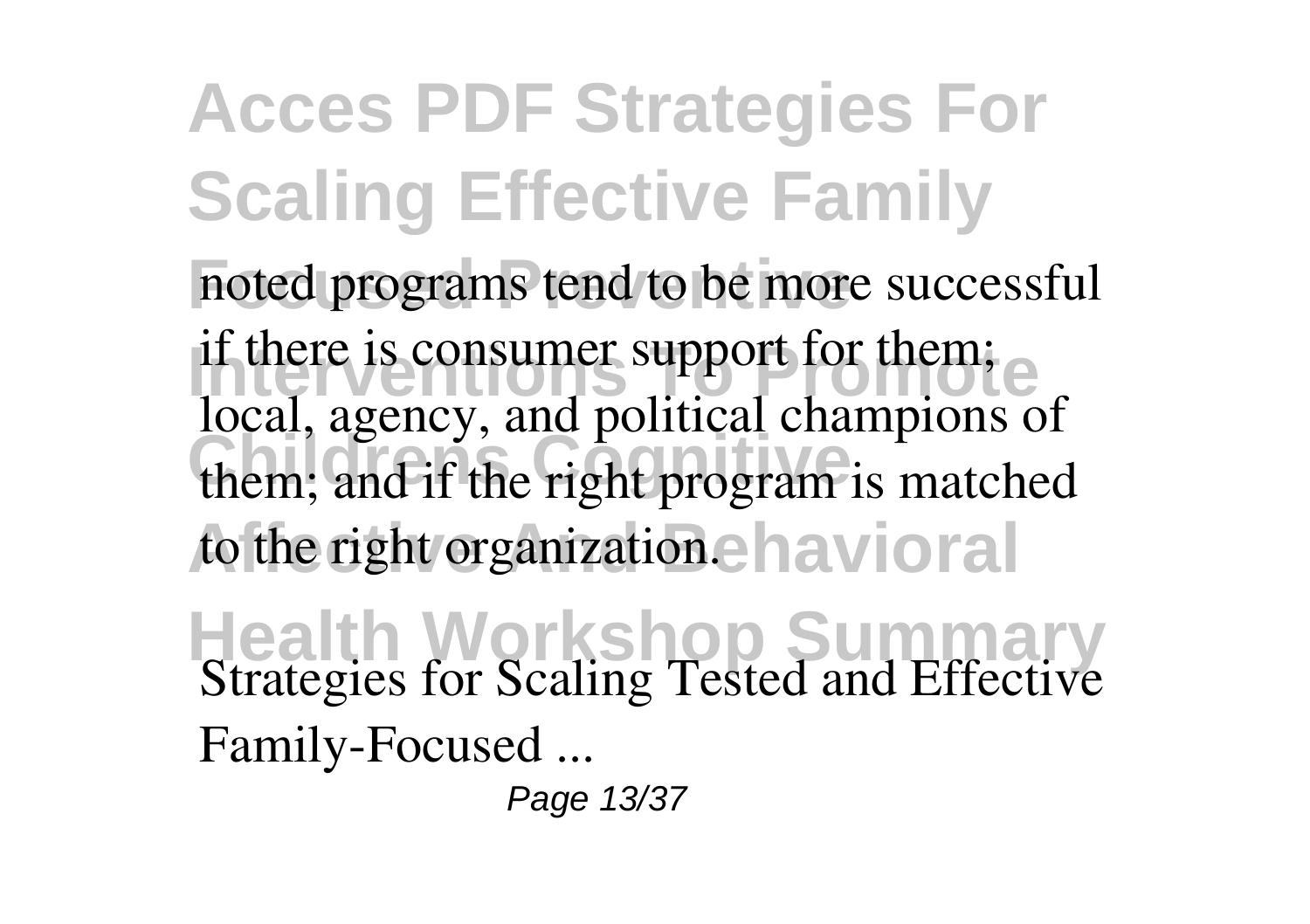**Acces PDF Strategies For Scaling Effective Family Strategies for Scaling Effective Family-Interventions to**<br> **Promote** Children's Constitution of the Proposition of the Proposition of the Proposition of the Proposition of the Proposition of the Proposition of the Proposition of the Proposition of the Propositi **Childrens Cognitive** and Behavioral Health is the summary of a workshop convened by the Institute of Medicine Forum on Promoting Children's Promote Children's Cognitive, Affective, Cognitive, Affective, and Behavioral Health to explore effective preventive Page 14/37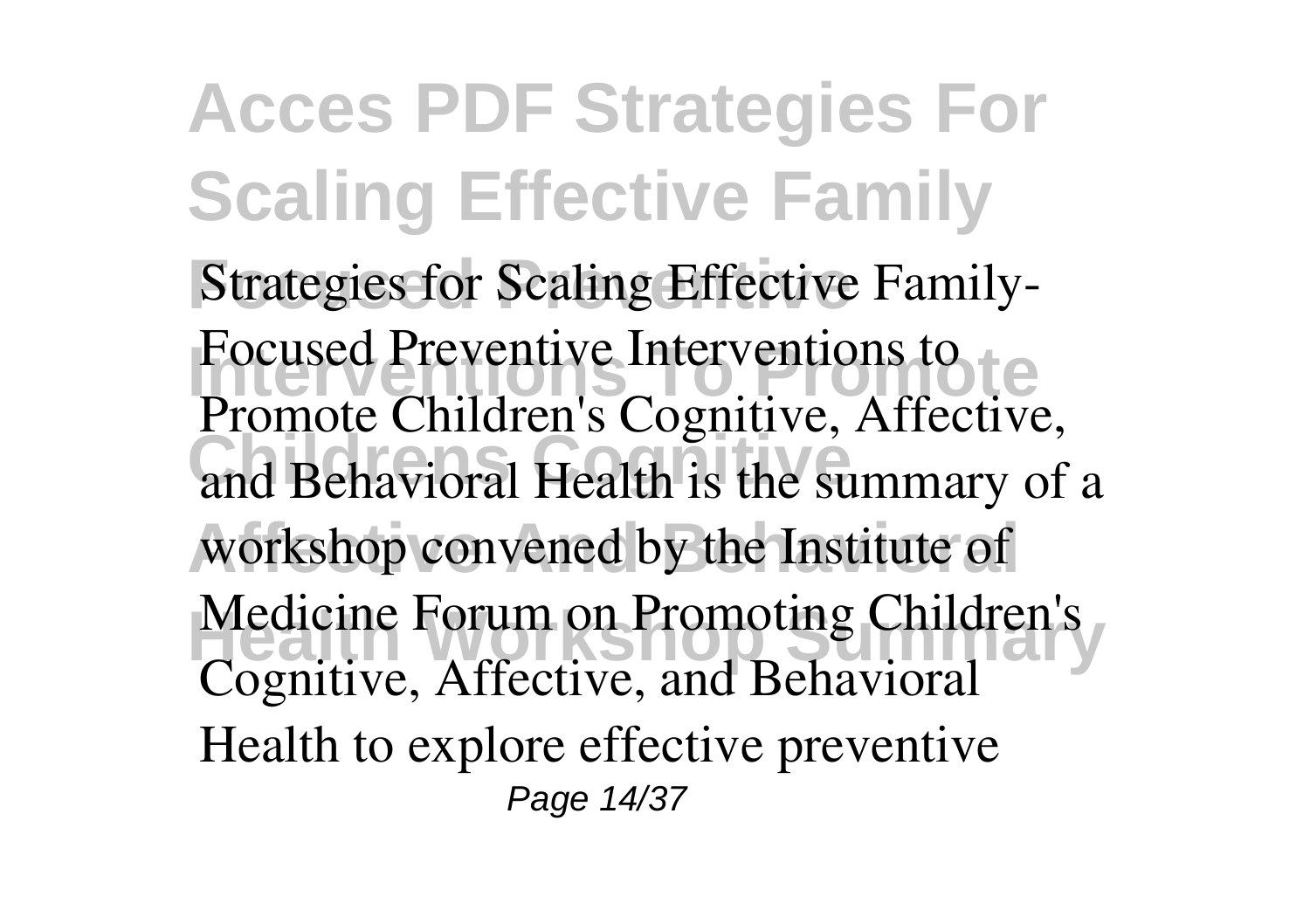**Acces PDF Strategies For Scaling Effective Family** interventions for youth that can modify risk and promote protective factors that are **Community** Community Constitution Constraints and the behavioral health, and how to apply this existing knowledge. **Behavioral Health Workshop Summary** linked to mental, emotional, and *1 Introduction | Strategies for Scaling Effective Family ...*

Page 15/37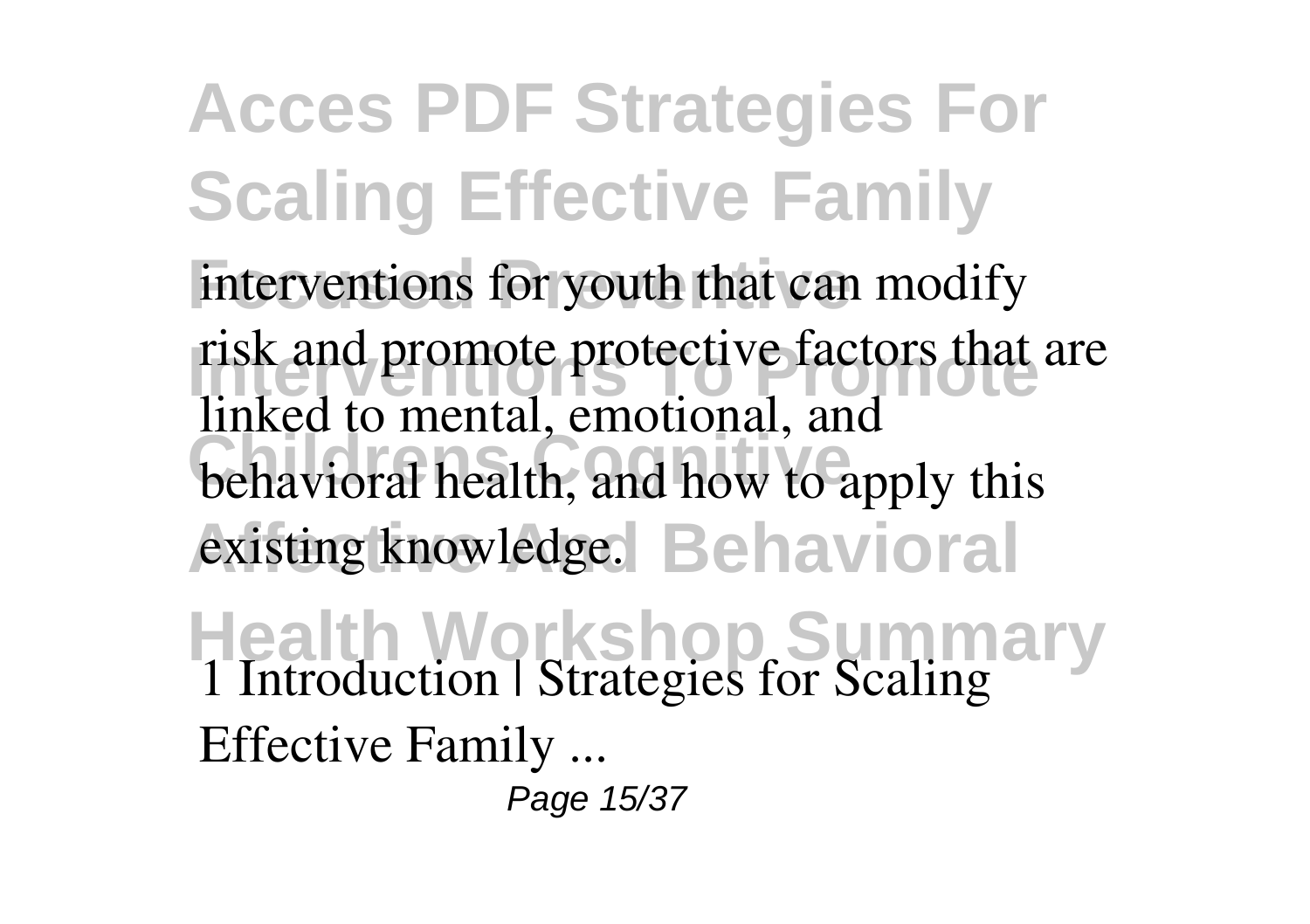**Acces PDF Strategies For Scaling Effective Family Strategies for Scaling Effective Family-Interventions to**<br> **Promote** Children's Constitution of the Proposition of the Proposition of the Proposition of the Proposition of the Proposition of the Proposition of the Proposition of the Proposition of the Propositi **Childrens Cognitive** and Behavioral Health by Margie Patlak, Forum on Promoting Children's Cognitive, Affective, and Behavioral Health Staff. Promote Children's Cognitive, Affective, Affective, and Behavioral Health Staff, Youth, and Families Board on Children, Institute of Medicine, Division on Page 16/37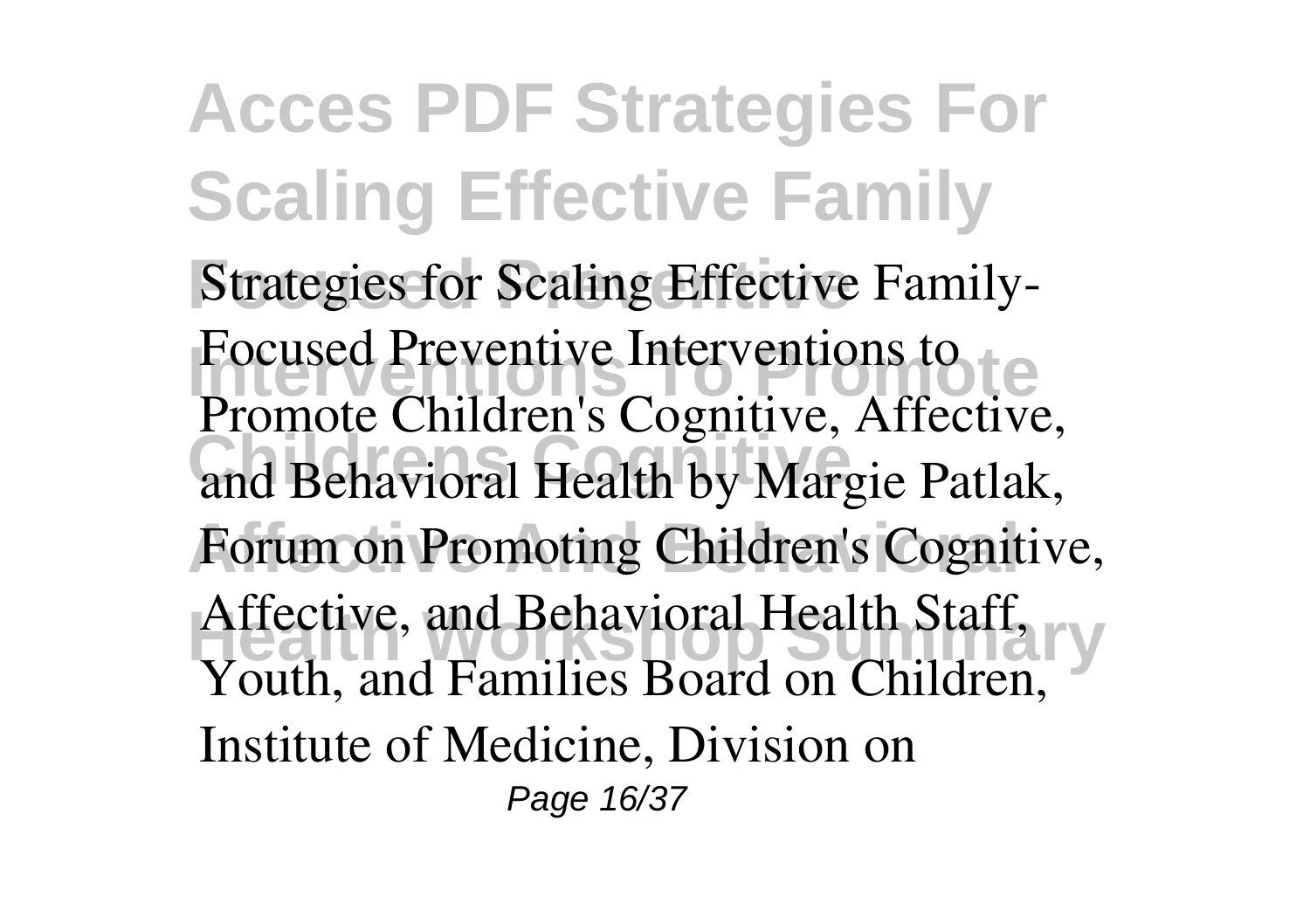**Acces PDF Strategies For Scaling Effective Family** Behavioral and Social Sciences and Education, unknown edition, omote **Strategies for Scaling Effective Family-Focused Preventive ...Behavioral Strategies for Scaling Effective Family-**Focused Preventive Interventions to Promote Children's Cognitive, Affective, Page 17/37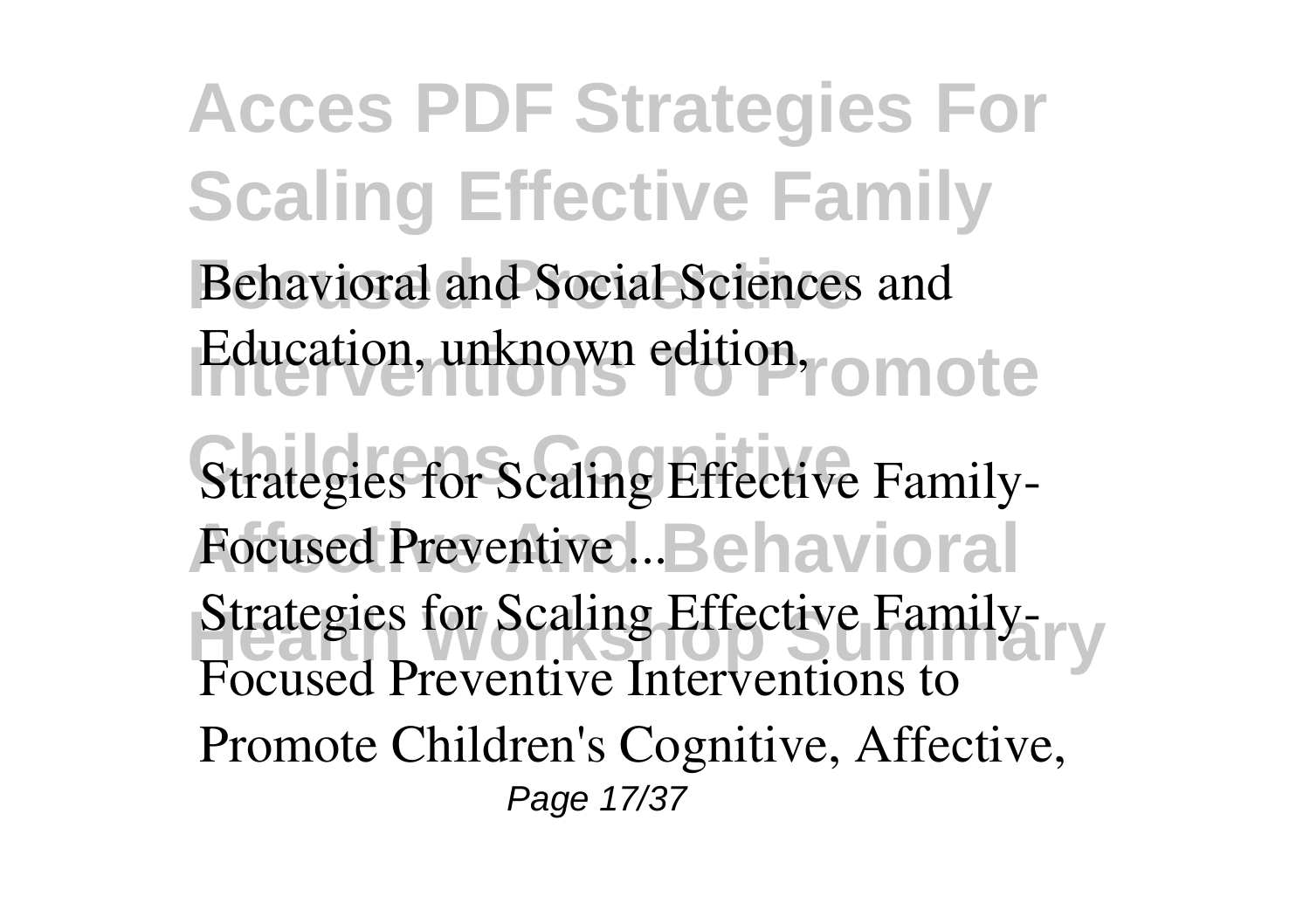**Acces PDF Strategies For Scaling Effective Family** and Behavioral Health is the summary of a **Intervention Convened by the Institute of Childrens Cognitive** Cognitive, Affective, and Behavioral Health to explore effective preventive **Health Workshop Summary**<br> **Health Workshop Summary** Medicine Forum on Promoting Children's risk and promote protective factors that are linked to mental, emotional, and Page 18/37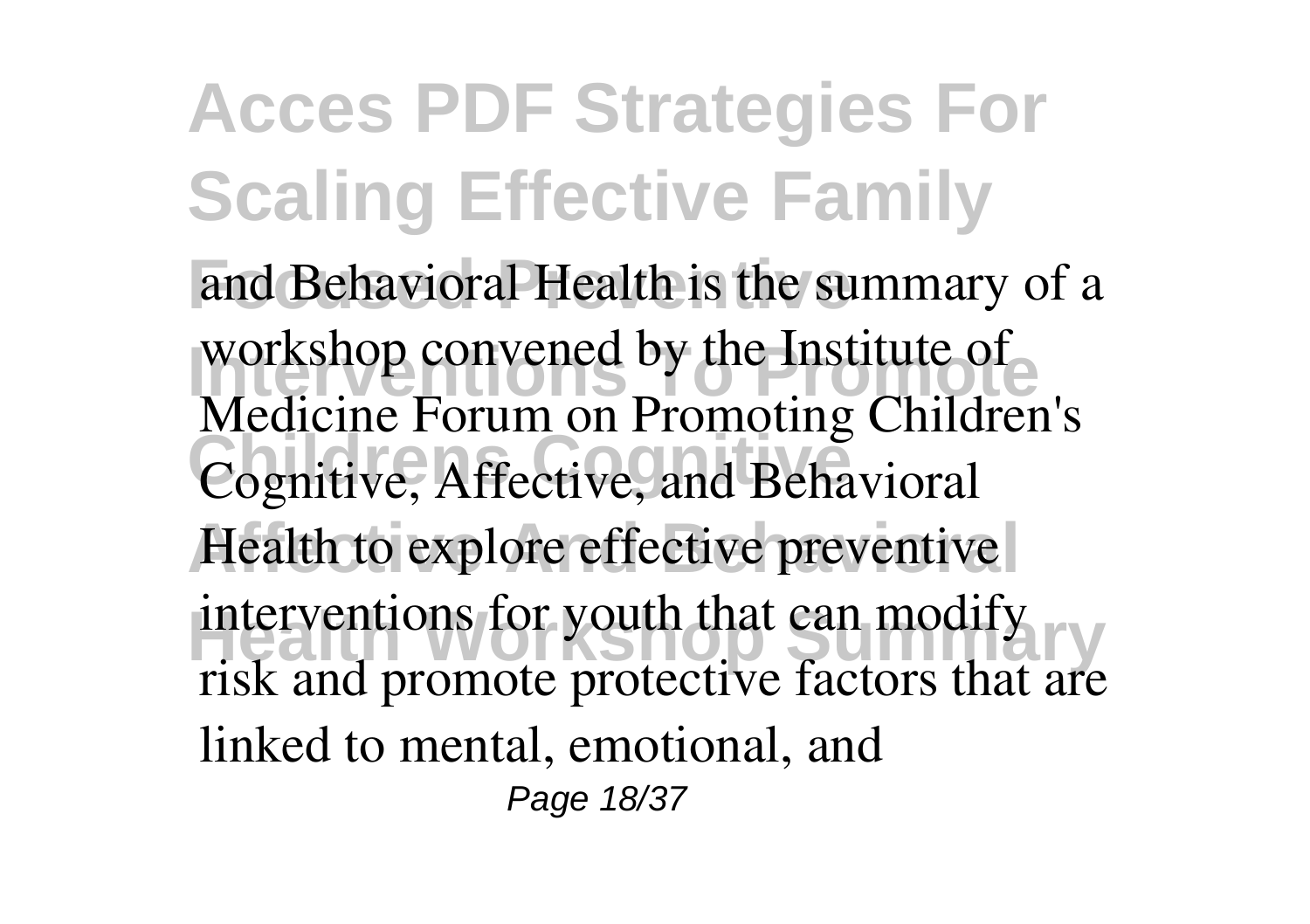**Acces PDF Strategies For Scaling Effective Family** behavioral health, and how to apply this existing knowledge. To Promote Front Matter | Strategies for Scaling *Affective Family n.d.* Behavioral **Suggested Citation:"Strategies for Scaling** Tested and Effective Family-Focused Preventive Interventions to Promote Page 19/37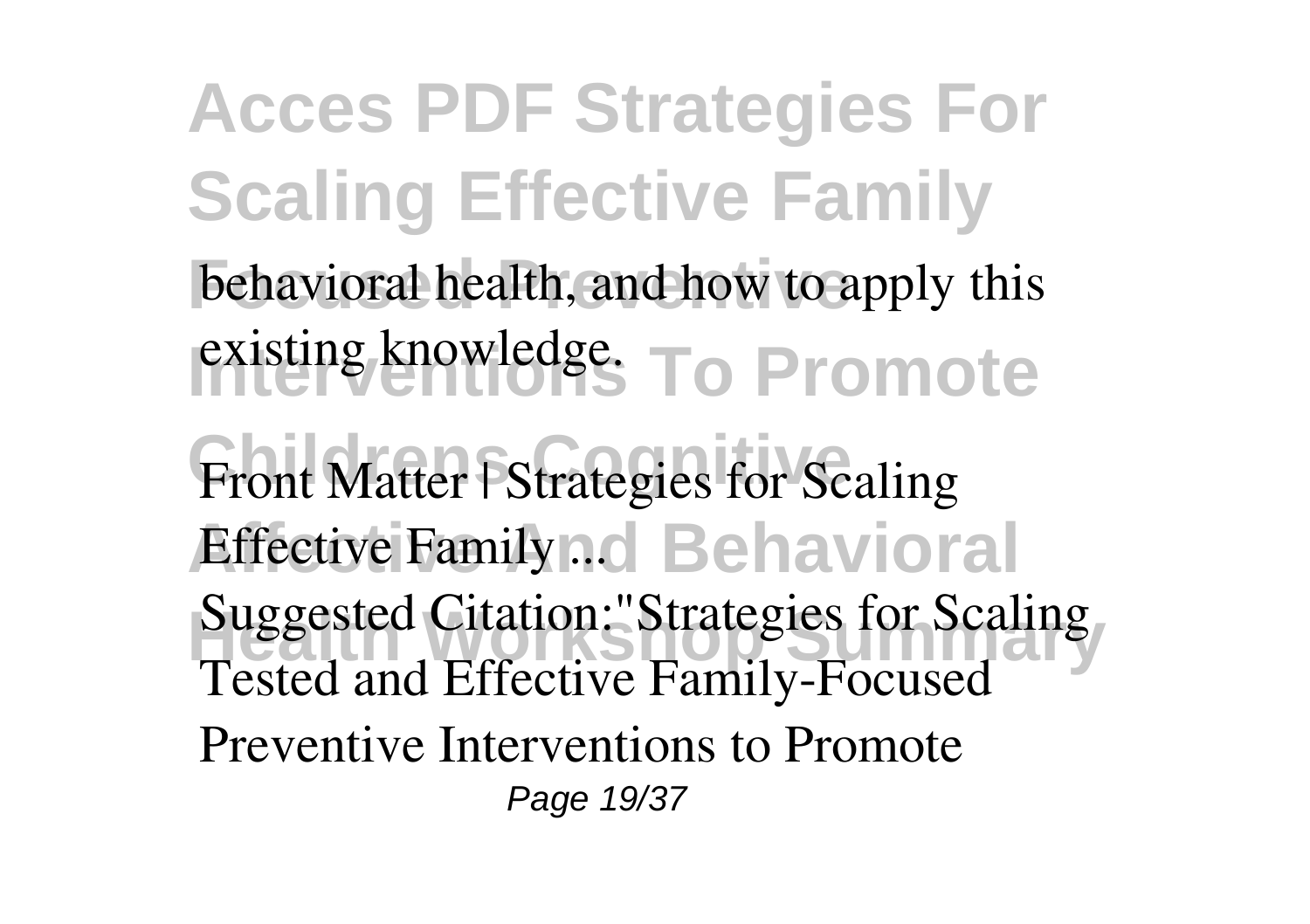**Acces PDF Strategies For Scaling Effective Family** Children's Cognitive, Affective, and **Intervention Health-Workshop in** Research Council. 2015. Strategies for Scaling Tested and Effective Family-**Focused Preventive Interventions to** Brief."Institute of Medicine and National Promote Children's Cognitive, Affective, and Behavioral ...

Page 20/37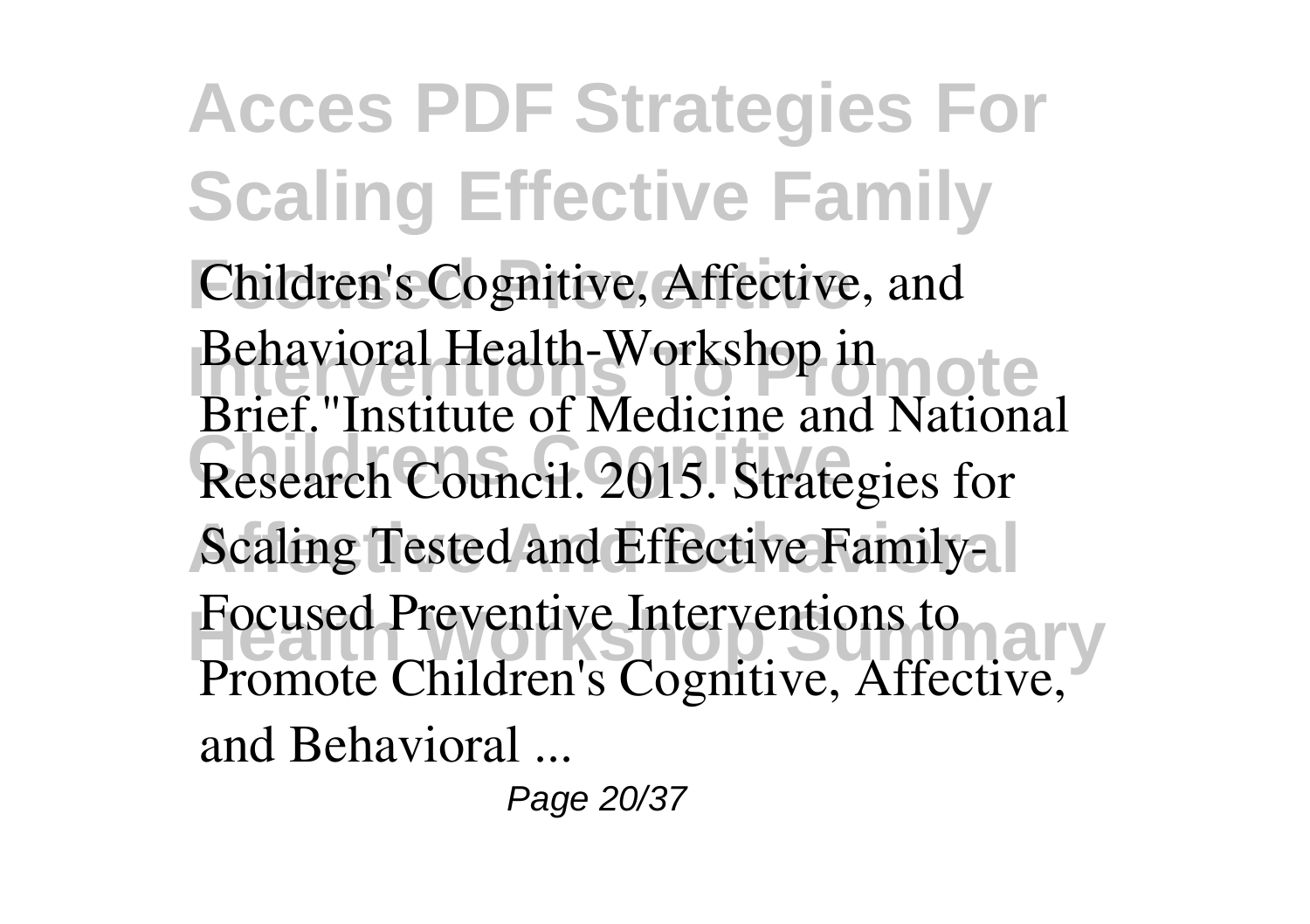**Acces PDF Strategies For Scaling Effective Family Focused Preventive Interventions Tested and Effective Caling Counsel ...**<br>Strategies for Scaling Effective Family-Focused Preventive Interventions to all **Promote Children's Cognitive, Affective, Warren's Cognitive, Affective,** *Family-Focused ...* and Behavioral Health: Workshop Summary. Show details Forum on Page 21/37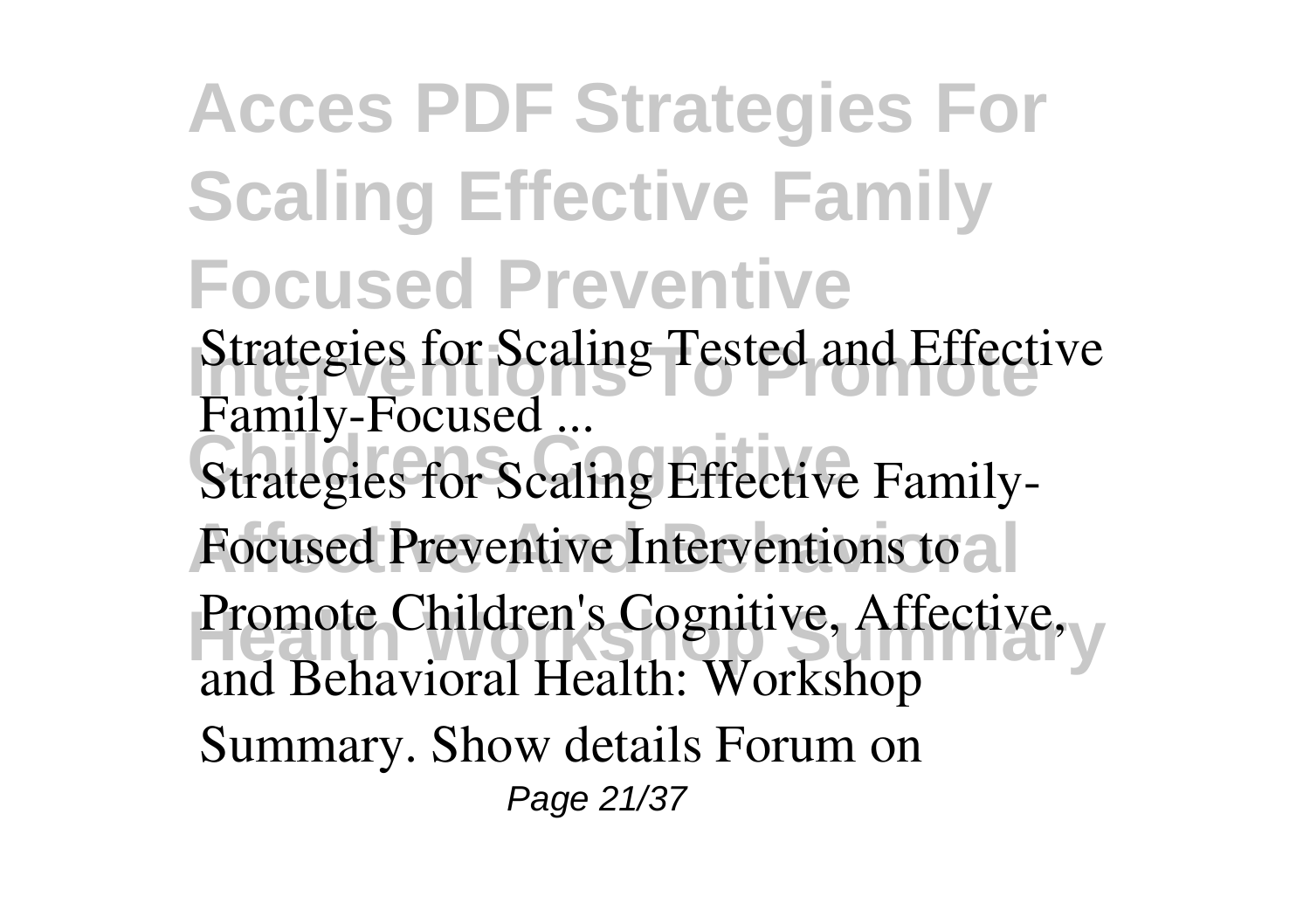**Acces PDF Strategies For Scaling Effective Family** Promoting Children's Cognitive, Affective, and Behavioral Health; Board of Medicine; National Research Council. **Affective And Behavioral Health Workshop Summary** *Workshop Agenda - Strategies for Scaling* on Children, Youth, and Families; Institute *Effective Family ...* Download a PDF of "Strategies for Page 22/37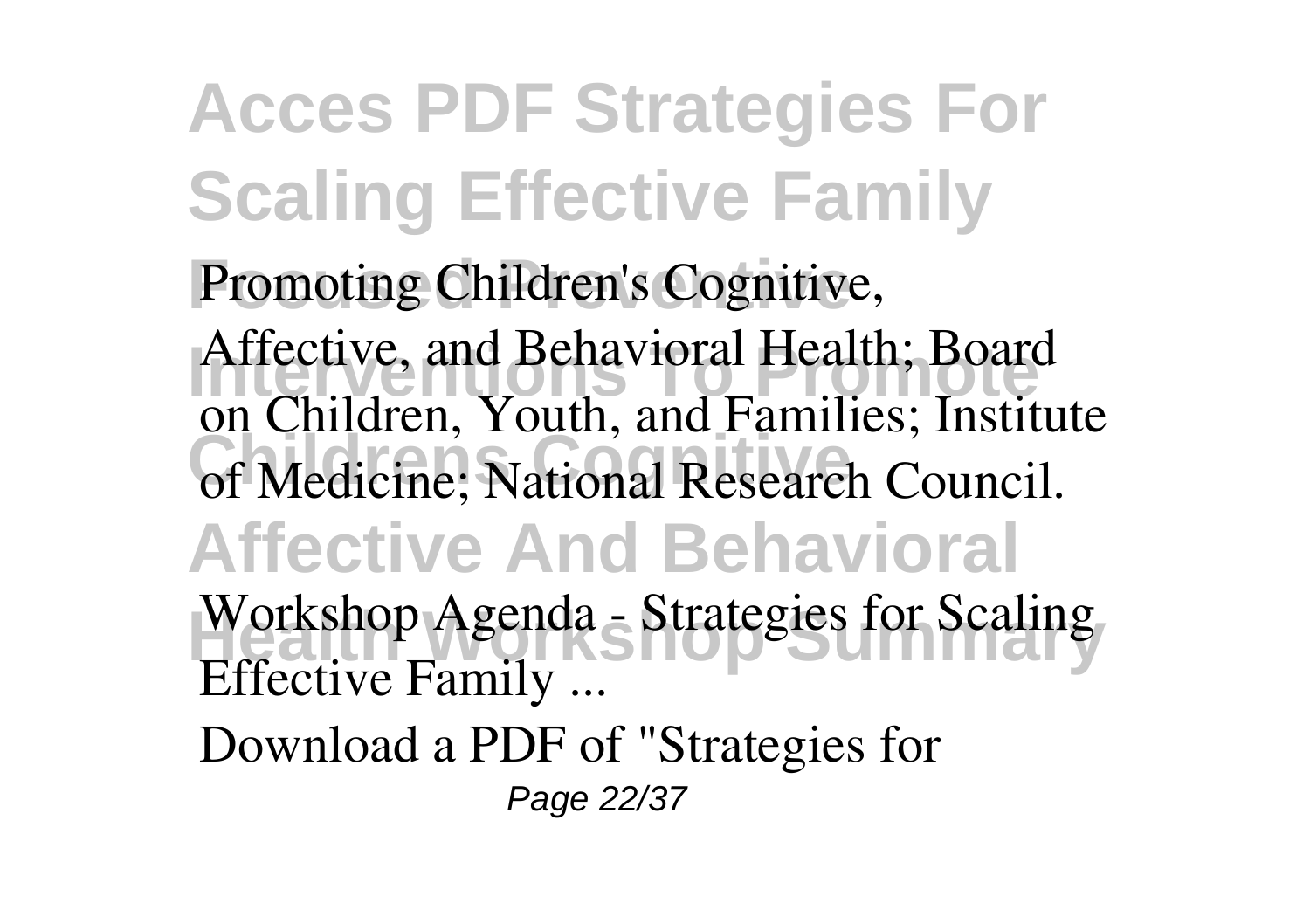**Acces PDF Strategies For Scaling Effective Family Scaling Tested and Effective Family-Interventions to**<br> **Promote** Children's Constitution of the Proposition of the Proposition of the Proposition of the Proposition of the Proposition of the Proposition of the Proposition of the Proposition of the Propositi **Childrens Cognitive** and Behavioral Health" by the Institute of Medicine and National Research Council **Health Workshop Summary** Promote Children's Cognitive, Affective,

*Strategies for Scaling Tested and Effective* Page 23/37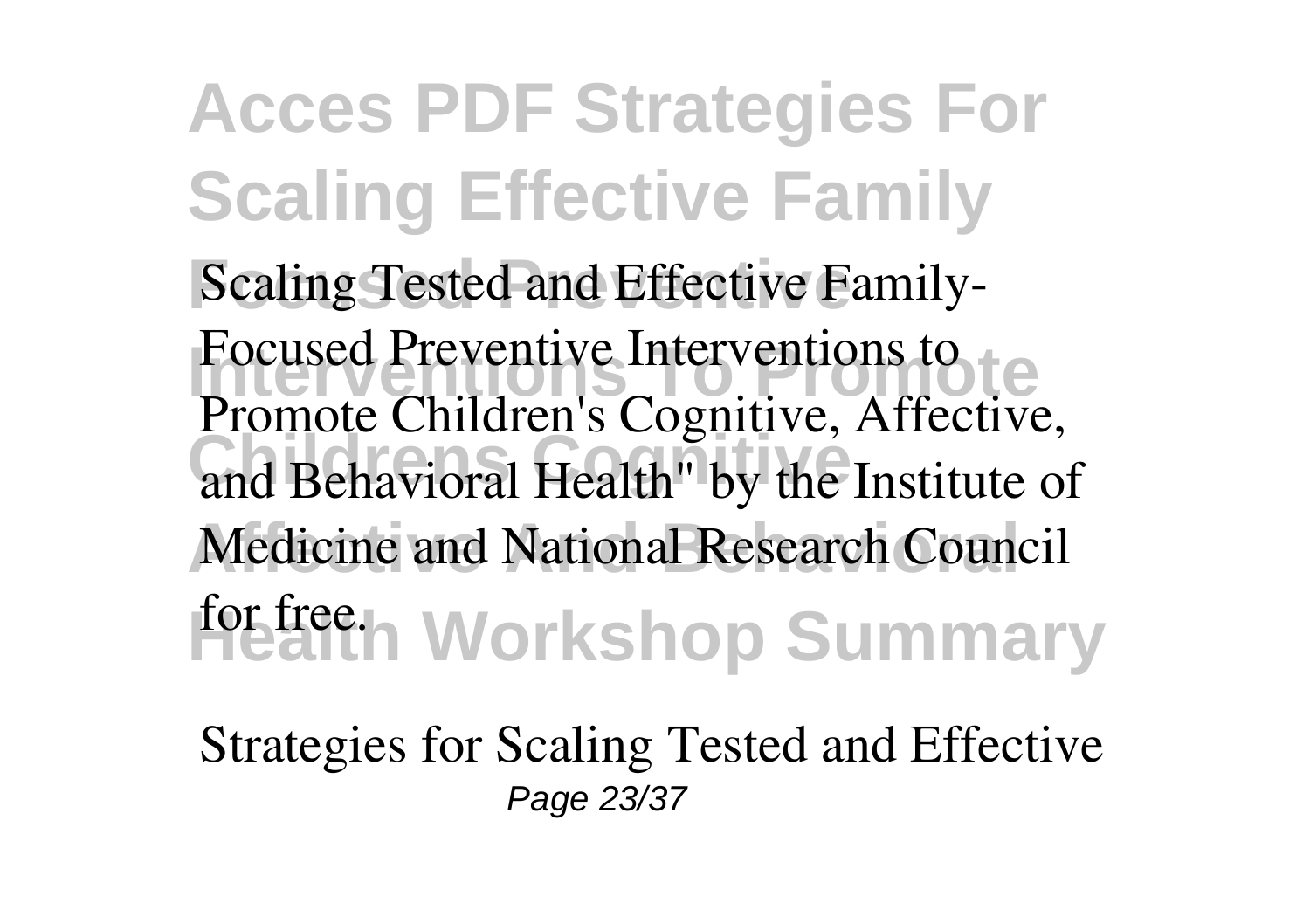**Acces PDF Strategies For Scaling Effective Family Family-Focused ...** ventive **Intervention Strategies for Scaling Effective Family-**Promote Children's Cognitive, Affective, and Behavioral Health: Workshop ral **Summary. Show details Forum on the Summary.** Focused Preventive Interventions to Promoting Children's Cognitive, Affective, and Behavioral Health; Board Page 24/37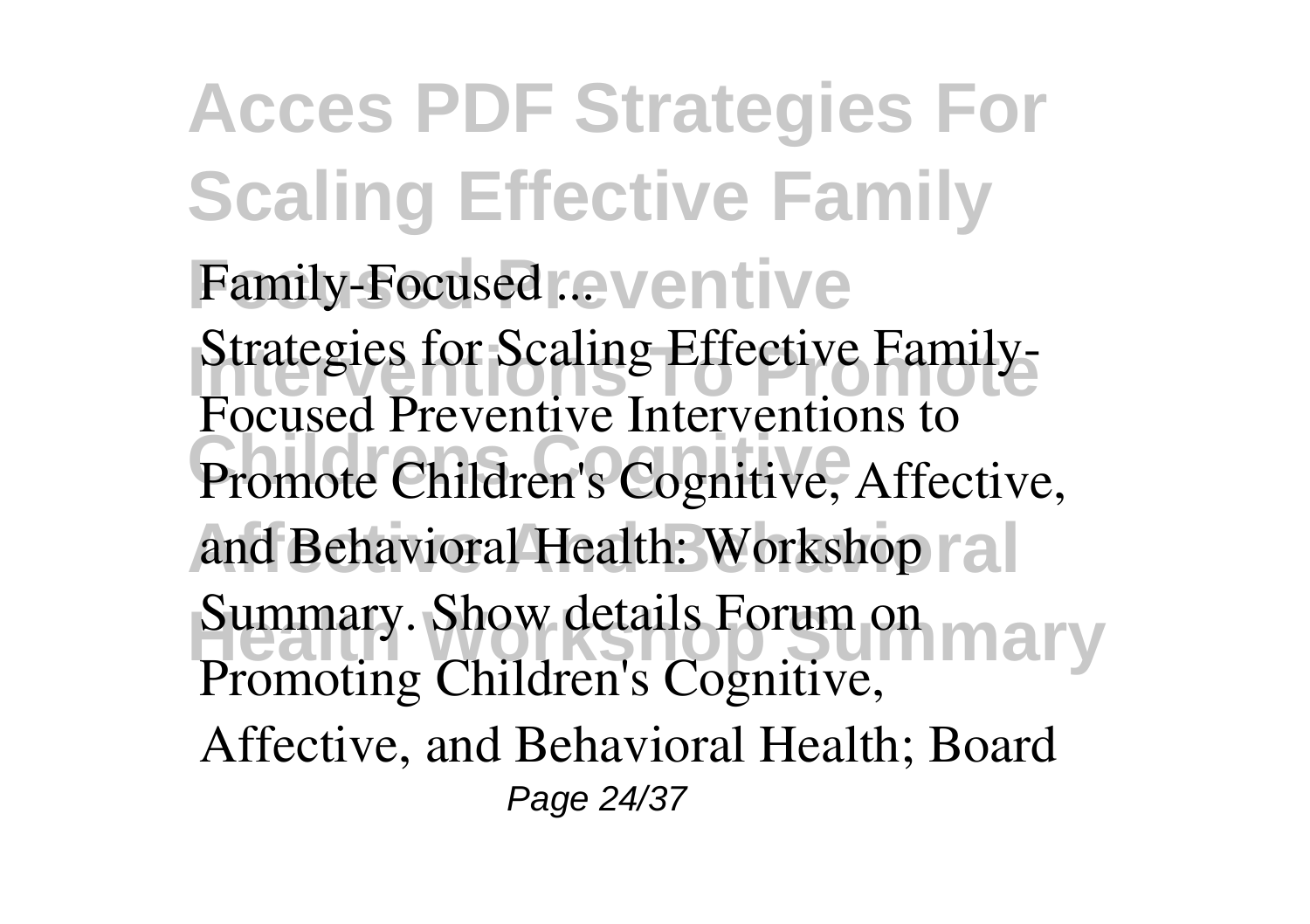**Acces PDF Strategies For Scaling Effective Family** on Children, Youth, and Families; Institute of Medicine; National Research Council. Meeting Scale-Up Challenges - Strategies **Affective And Behavioral** *for Scaling ...* **Strategies for Scaling Effective Family-**Focused Preventive Interventions to Promote Children's Cognitive, Affective, Page 25/37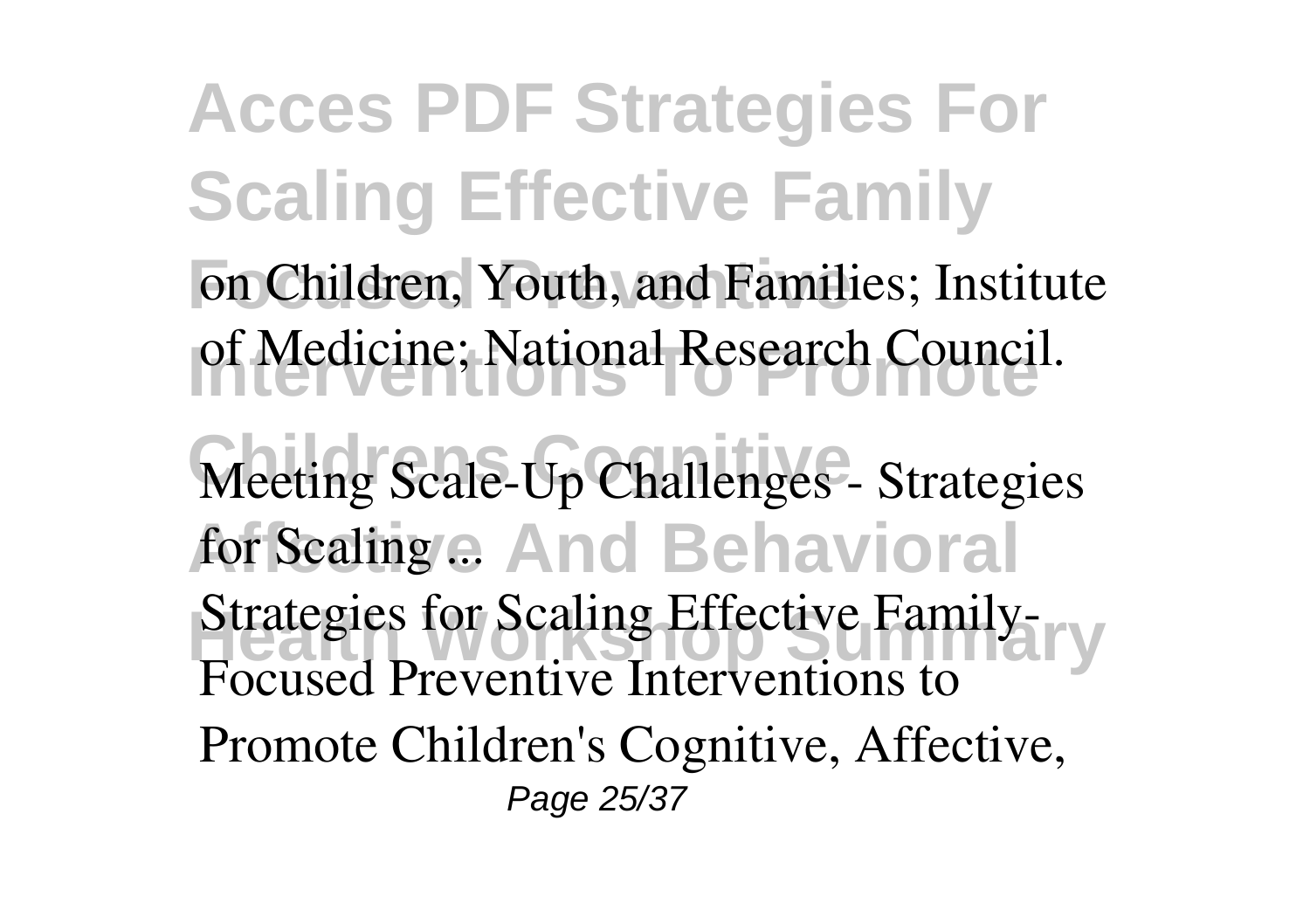**Acces PDF Strategies For Scaling Effective Family** and Behavioral Health is the summary of a **Intervention Convened by the Institute of Childrens Cognitive** Cognitive, Affective, and Behavioral Health to explore effective preventive **Health Workshop Summary**<br> **Health Workshop Summary** Medicine Forum on Promoting Children's risk and promote protective factors that are linked to mental, emotional, and Page 26/37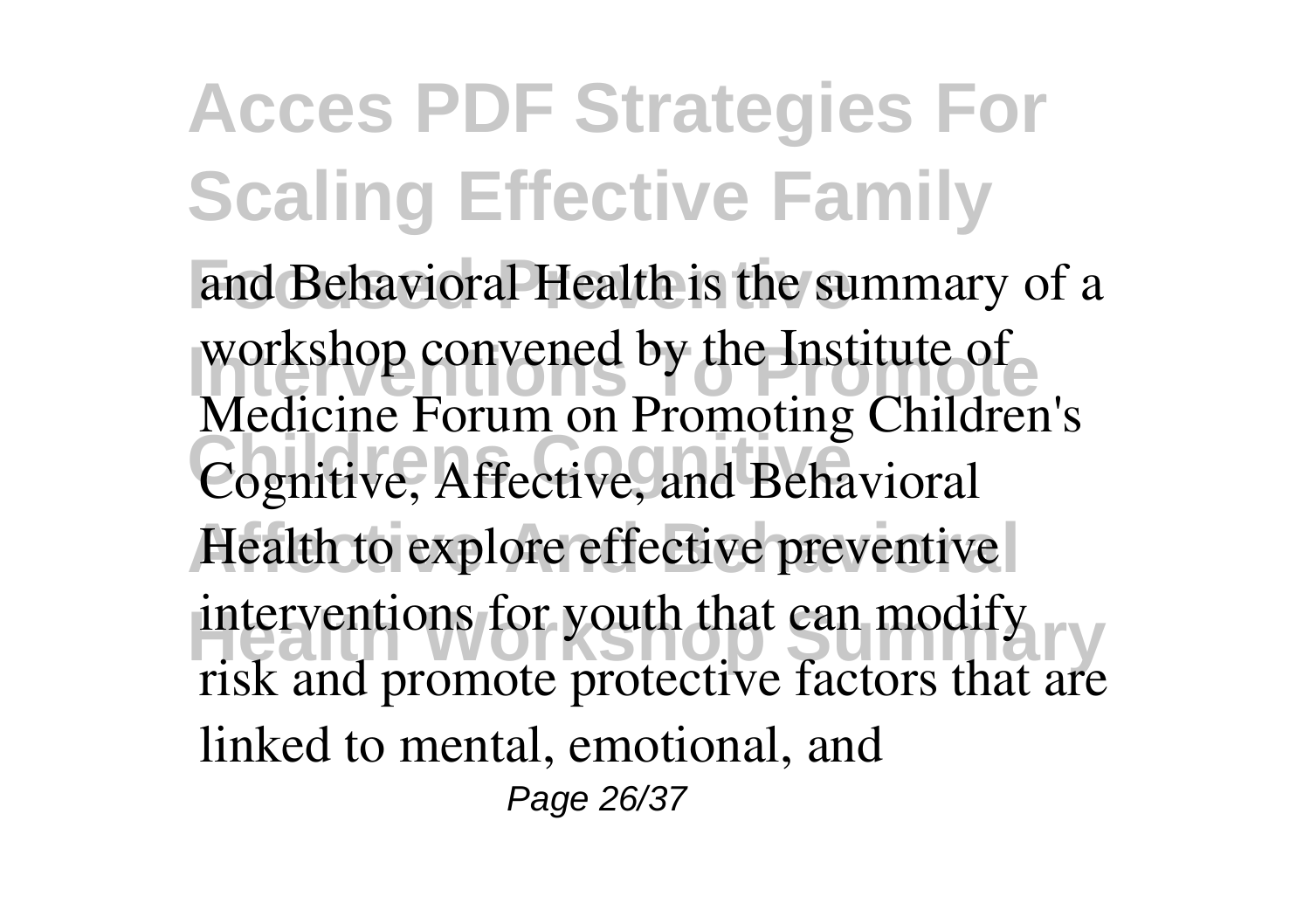**Acces PDF Strategies For Scaling Effective Family** behavioral health, and how to apply this existing knowledge. To Promote **Strategies for Scaling Effective Family-Focused Preventive ...Behavioral Strategies for Scaling Effective Family-**Focused Preventive Interventions to Promote Children's Cognitive, Affective, Page 27/37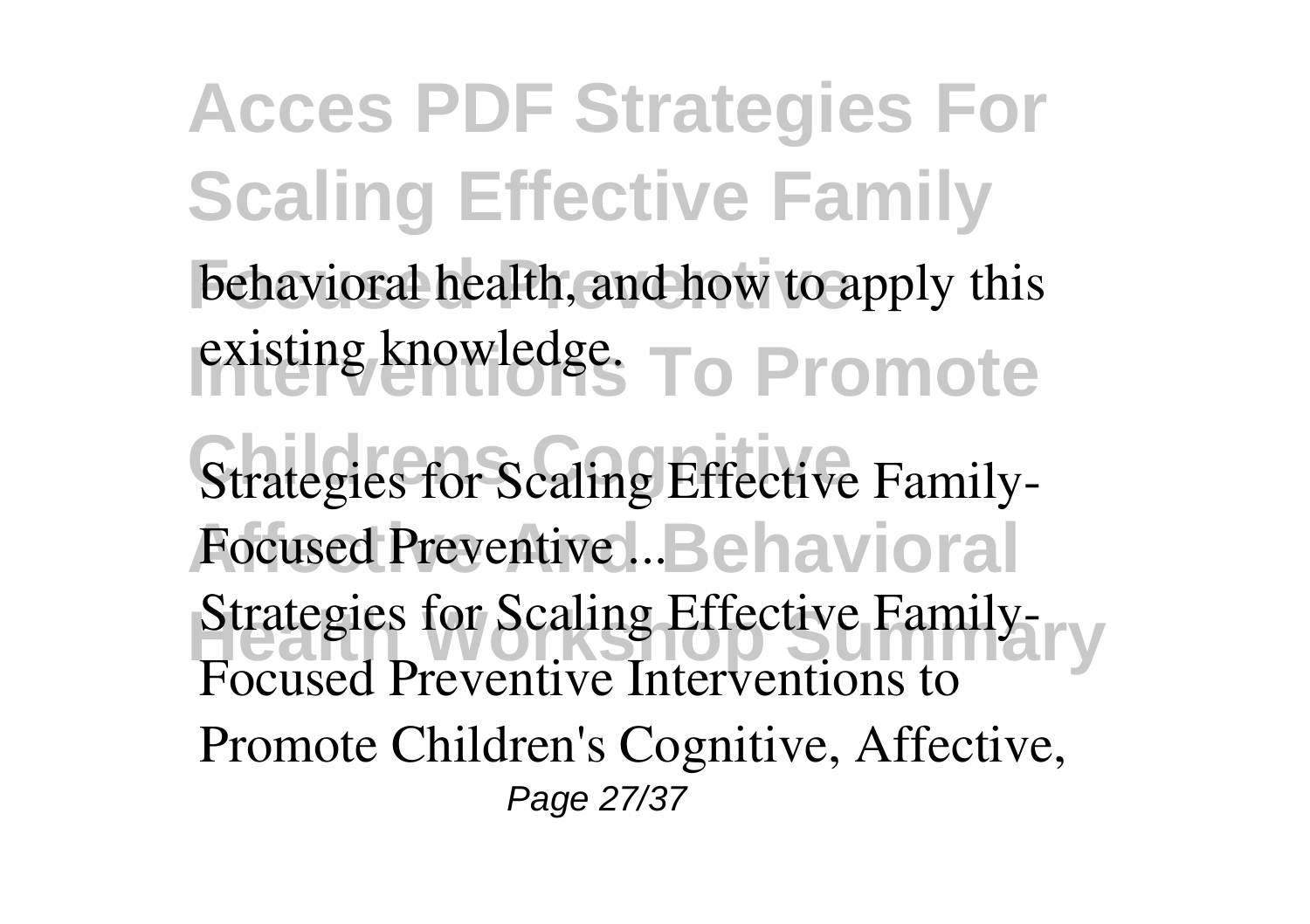**Acces PDF Strategies For Scaling Effective Family** and Behavioral Health is the summary of a **Intervention Convened by the Institute of Childrens Cognitive** Cognitive, Affective, and Behavioral Health to explore effective preventive **Health Workshop Summary**<br> **Health Workshop Summary** Medicine Forum on Promoting Children's risk and promote protective factors that are linked to mental, emotional, and Page 28/37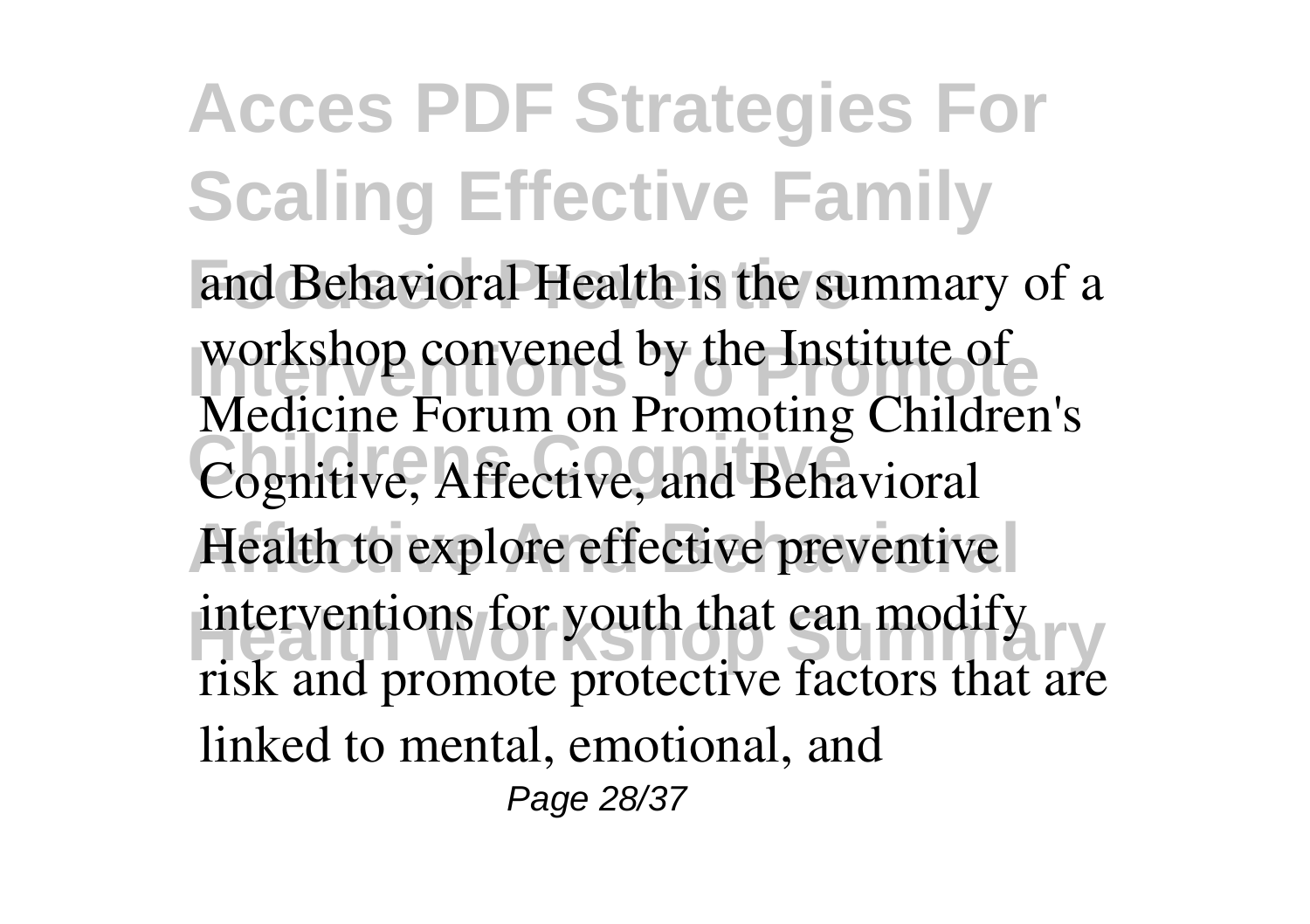**Acces PDF Strategies For Scaling Effective Family** behavioral health, and how to apply this existing knowledge. To Promote **Strategies for Scaling Tested and Effective Affective And Behavioral** *Family Focused ...* **Strategies for Scaling Effective Family-**Focused Preventive Interventions to Promote Children's Cognitive, Affective, Page 29/37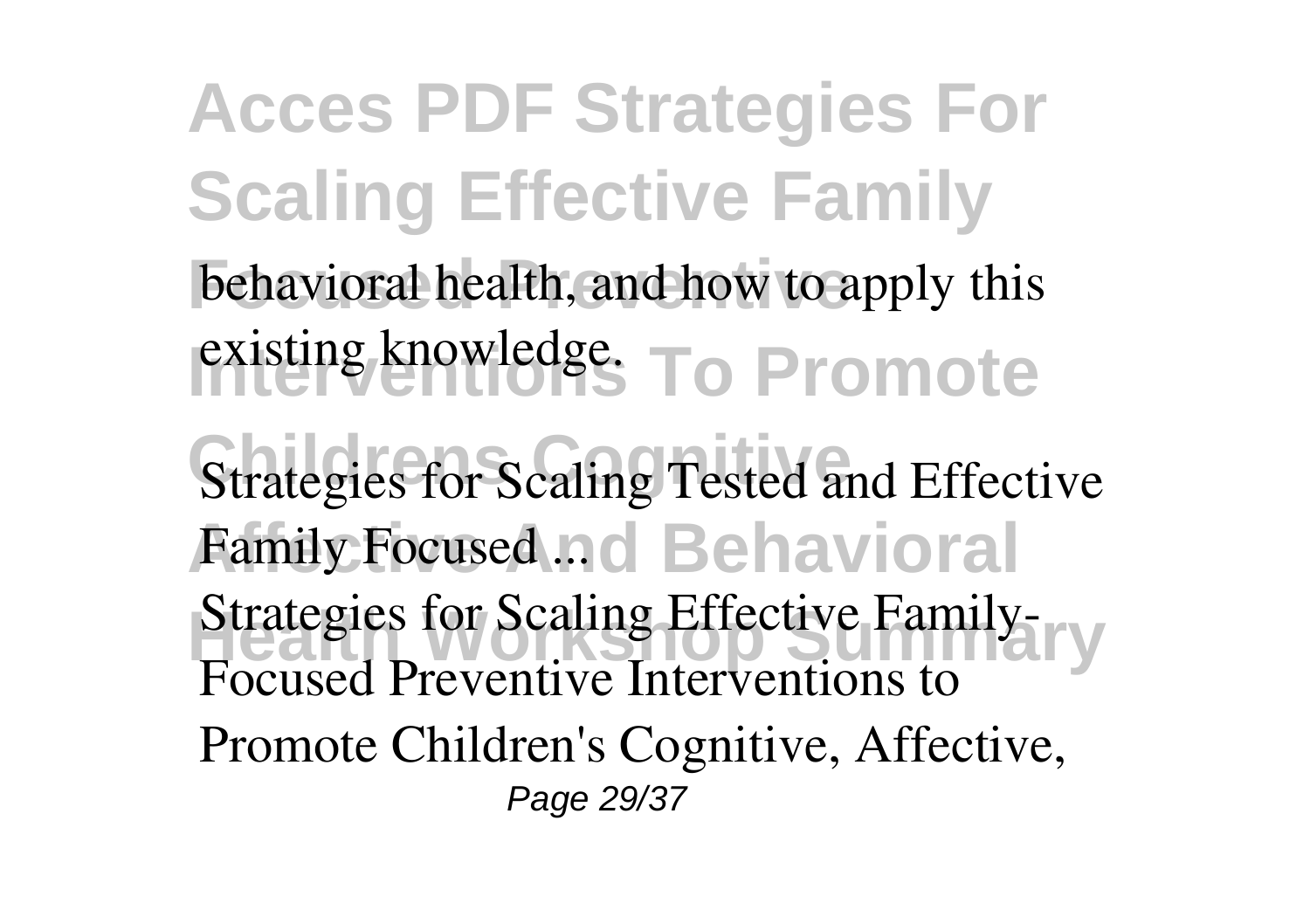**Acces PDF Strategies For Scaling Effective Family** and Behavioral Health: Workshop **Summary Over the last three decades, expanding the last three decades, expanding the state of the state of the state of the state of the state of the state of the state of the state of the state of the state of the state** progress in creating and testing familyfocused programs aimed at fostering the cognitive, affective, and behavioral health researchers have made remarkable of children.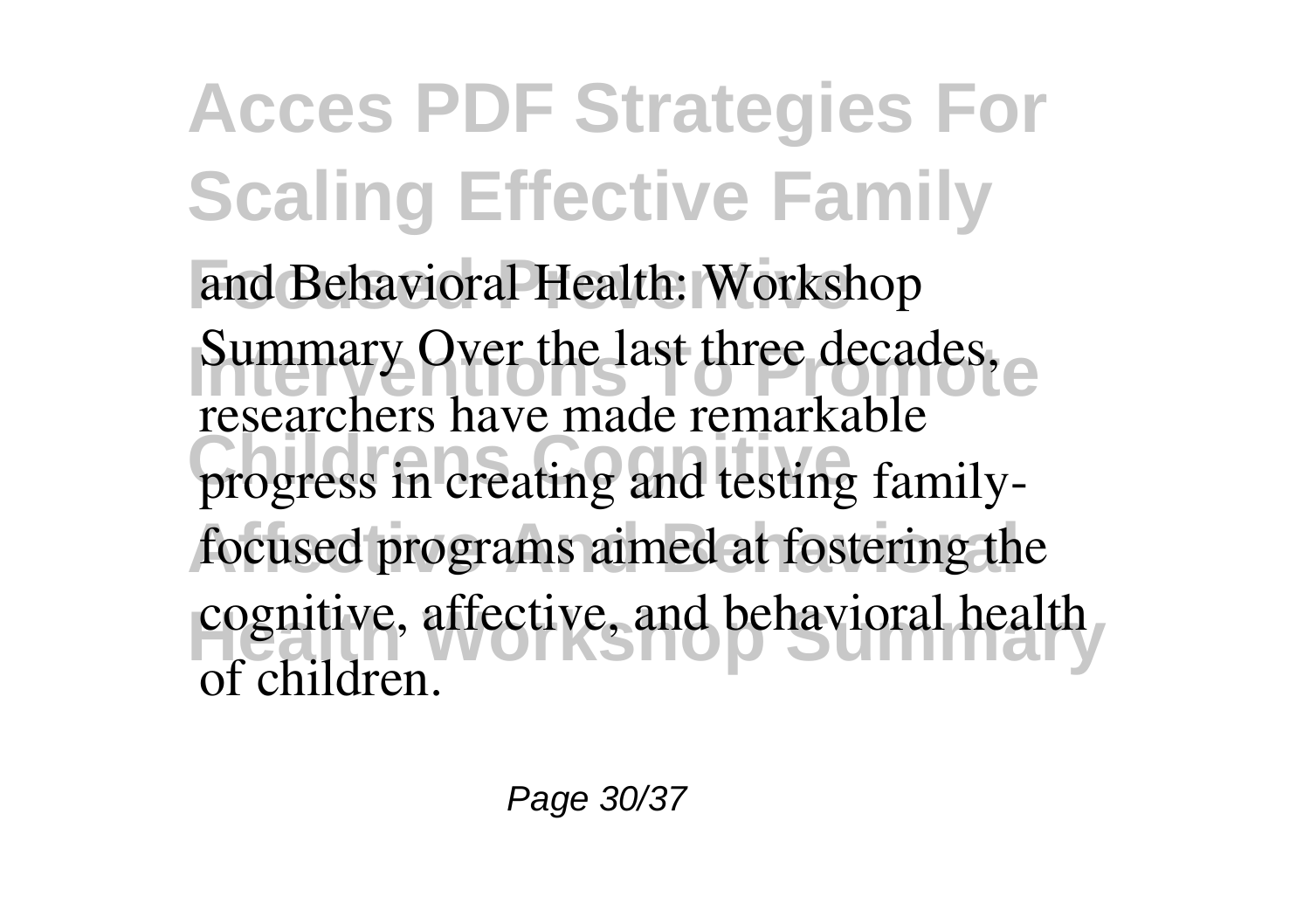**Acces PDF Strategies For Scaling Effective Family Strategies for Scaling Tested and Effective Family-Focused rs To Promote** evidence-based practices (EBPs) have the potential to improve patient outcomes, little is known about how to implement While an extensive array of existing EBPs on a larger scale. Therefore, we sought to identify effective strategies for Page 31/37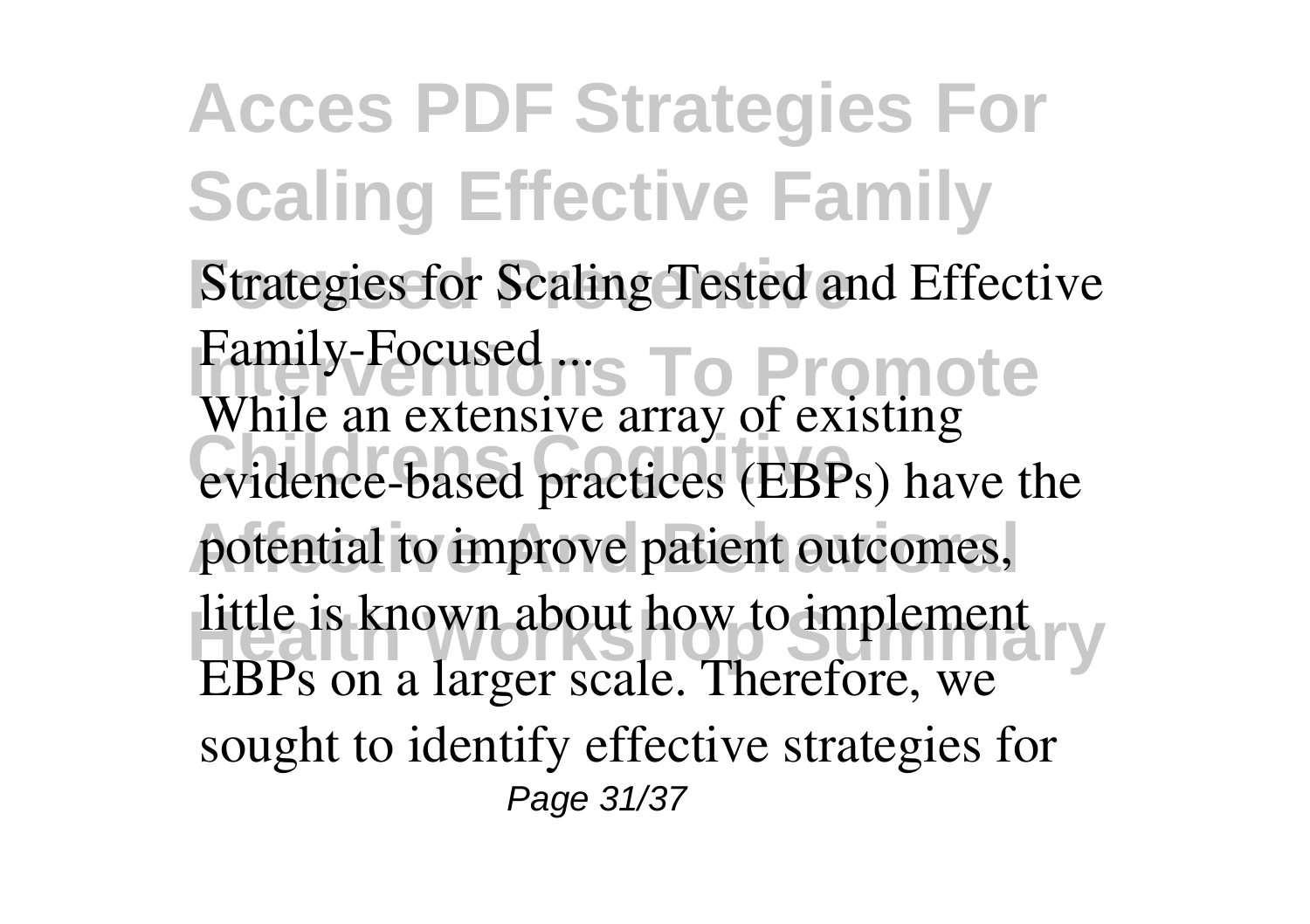**Acces PDF Strategies For Scaling Effective Family** scaling up EBPs in primary care. We **Intervention asset as systematic review with the** design: randomized and non-randomized **Affective And Behavioral** ... **Health Workshop Summary** following inclusion criteria: (i) study *Effective strategies for scaling up evidencebased ...*

Page 32/37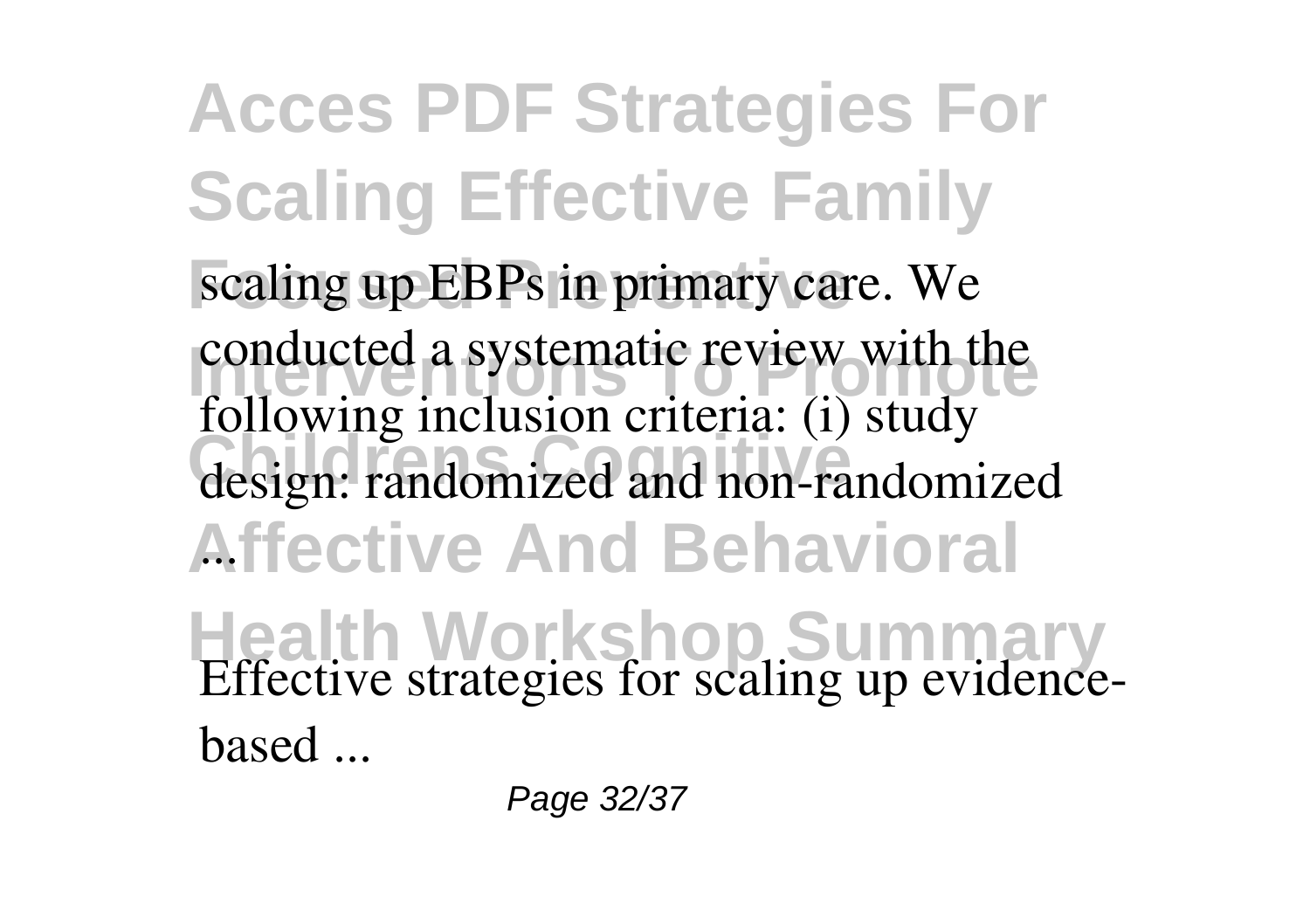**Acces PDF Strategies For Scaling Effective Family** Nine steps for developing a scaling-up **Interventions To Property of health care -Childrens Cognitive** 3.Health planning. 4.Technology, Medical. 5.Technological innovations. vioral **Health Workshop Summary** standards. 2.Health services - standards. *Nine steps for developing a scaling-up strategy*

Page 33/37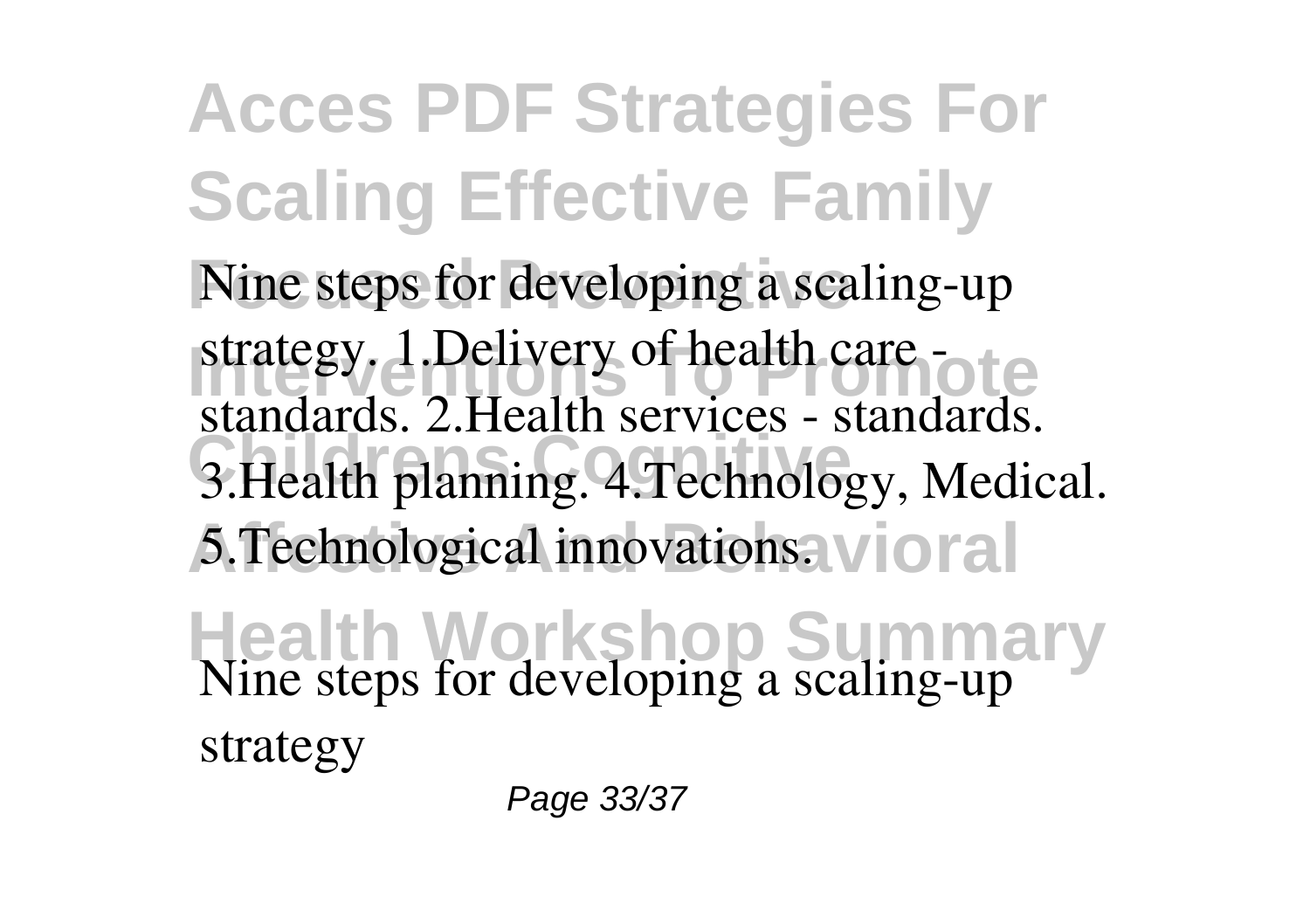**Acces PDF Strategies For Scaling Effective Family** Also, if need be, do not hesitate to invest in your team as their learning will you to scale your business effectively. 2. Networking and Collaboration. The all mindset that promotes growth and **many** ultimately reduce your work and allow scalability must extend itself to collaborations and partnerships outside the Page 34/37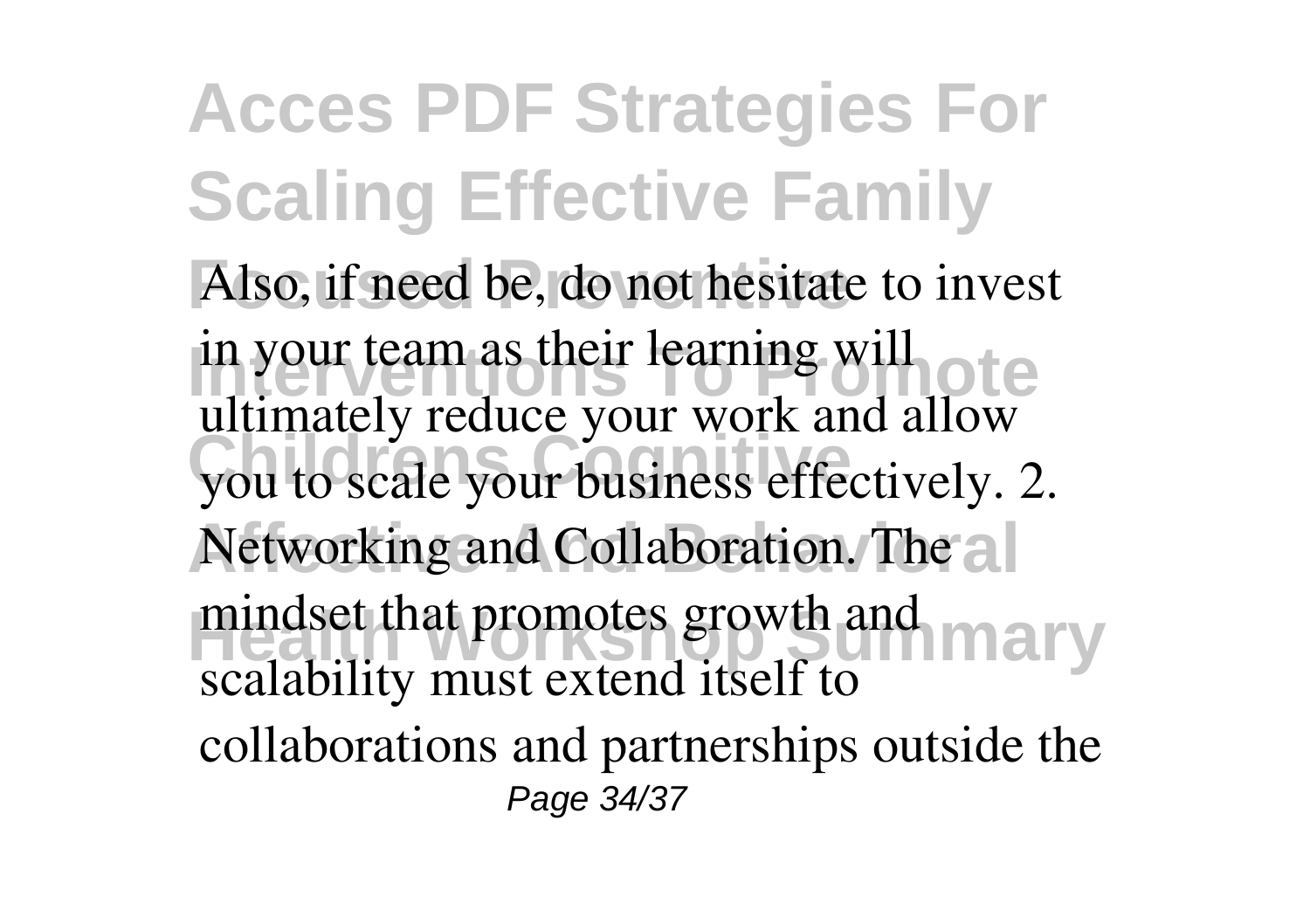**Acces PDF Strategies For Scaling Effective Family Fusiness.ed Preventive** 

**Interventions To Promote Business in 2020 OGNITIVE** of a scaling up strategy most frequently reported was related to human resources. *Scaling a Business: Effectively Scale Your* As very few studies provided a meas-ure of the coverage of the scaled-up Page 35/37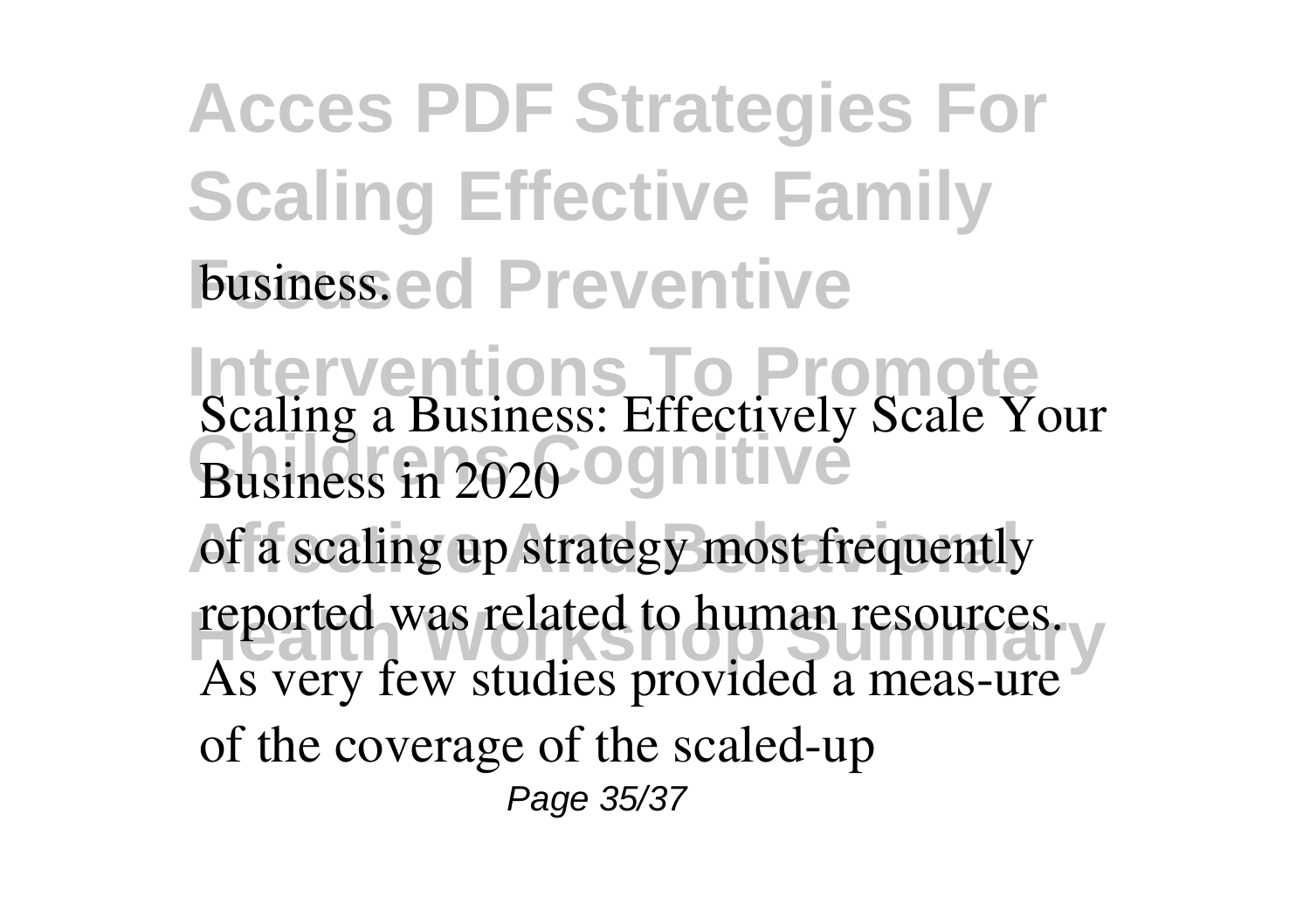**Acces PDF Strategies For Scaling Effective Family** intervention, it is un-certain whether their scaling up strategies were effective. The is young and future initiatives should include the development of avioral **Health Workshop Summary** science of scaling up EBPs in primary care